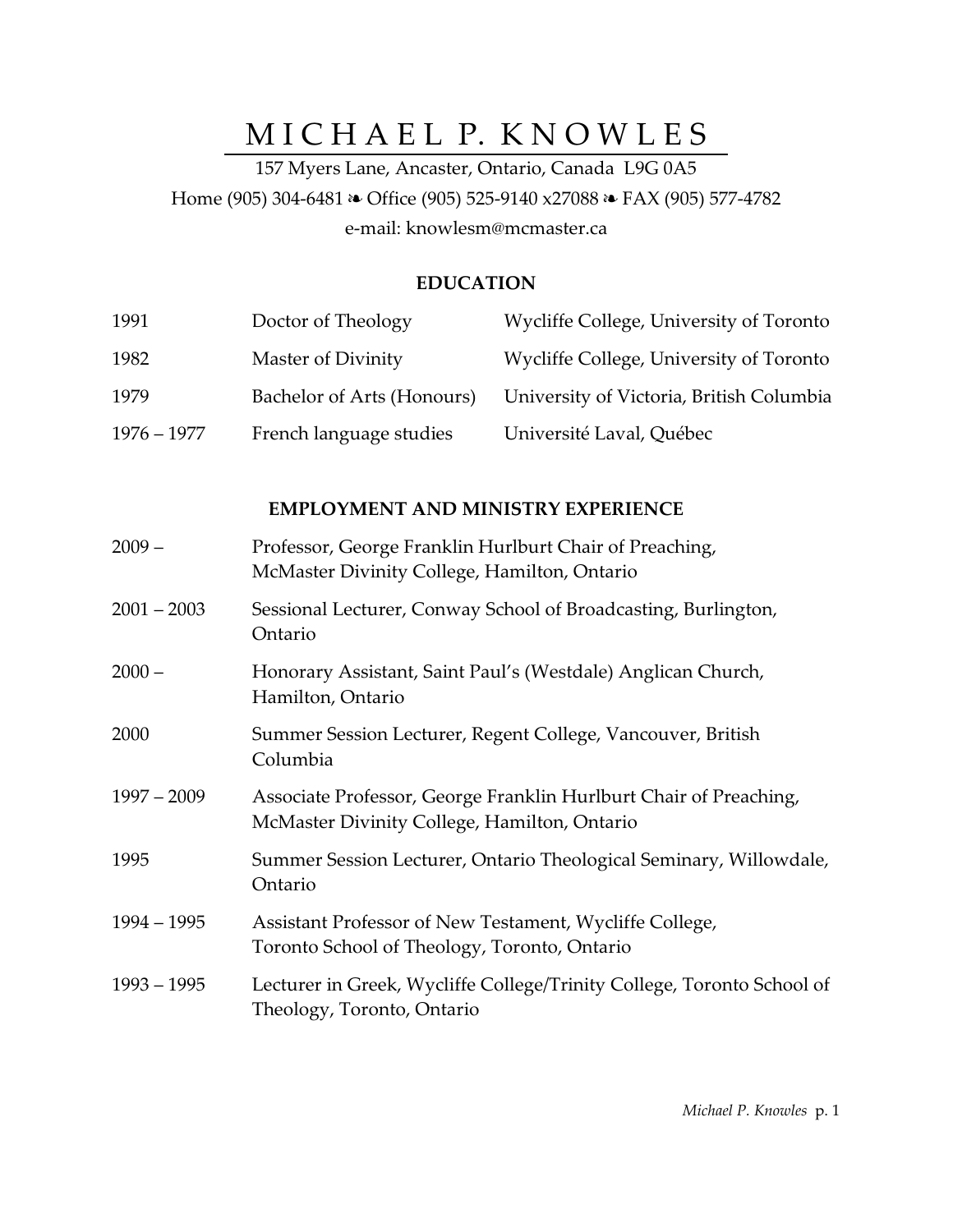| $1991 - 1997$ | Assistant Director, Wycliffe College Institute of Evangelism,<br>Toronto School of Theology, Toronto, Ontario |
|---------------|---------------------------------------------------------------------------------------------------------------|
| $1985 - 1993$ | Pastoral Assistant, Associate Priest, Church of the Messiah, Toronto,<br>Ontario                              |
| 1989          | Sessional Lecturer, Ontario Bible College, Willowdale, Ontario                                                |
| $1987 - 1988$ | Teaching Assistant, Wycliffe College, Toronto School of Theology,<br>Toronto, Ontario                         |
| $1982 - 1985$ | Assistant Curate, Saint Paul's Anglican Church, Halifax, Nova Scotia                                          |

#### **AWARDS AND HONOURS**

- Social Sciences and Humanities Research Council of Canada Doctoral Fellowship 1985 – 1986; 1986 – 1987; 1987 – 1988; 1988 – 1989
- Wycliffe College Alumni/ae Doctoral Fellowship 1985 – 1986; 1986 – 1987; 1987 – 1988
- Ontario Graduate Scholarship 1985 – 1986 (declined due to S.S.H.R.C.C. award)
- Founders' Prize, Canadian Society of Biblical Studies Essay Contest 1988

#### **PROFESSIONAL ASSOCIATIONS**

Academy of Homiletics

Canadian Society of Biblical Studies

Evangelical Homiletics Society

Evangelical Theological Society

Society of Biblical Literature

## **PROFESSIONAL APPOINTMENTS**

Associate Dean, McMaster Divinity College (January – June 2001)

Editor, *McMaster Journal of Theology and Ministry* (1997 – 2002)

Member, General Council of the Evangelical Fellowship of Canada (1999 – 2001)

*Michael P. Knowles* p. 2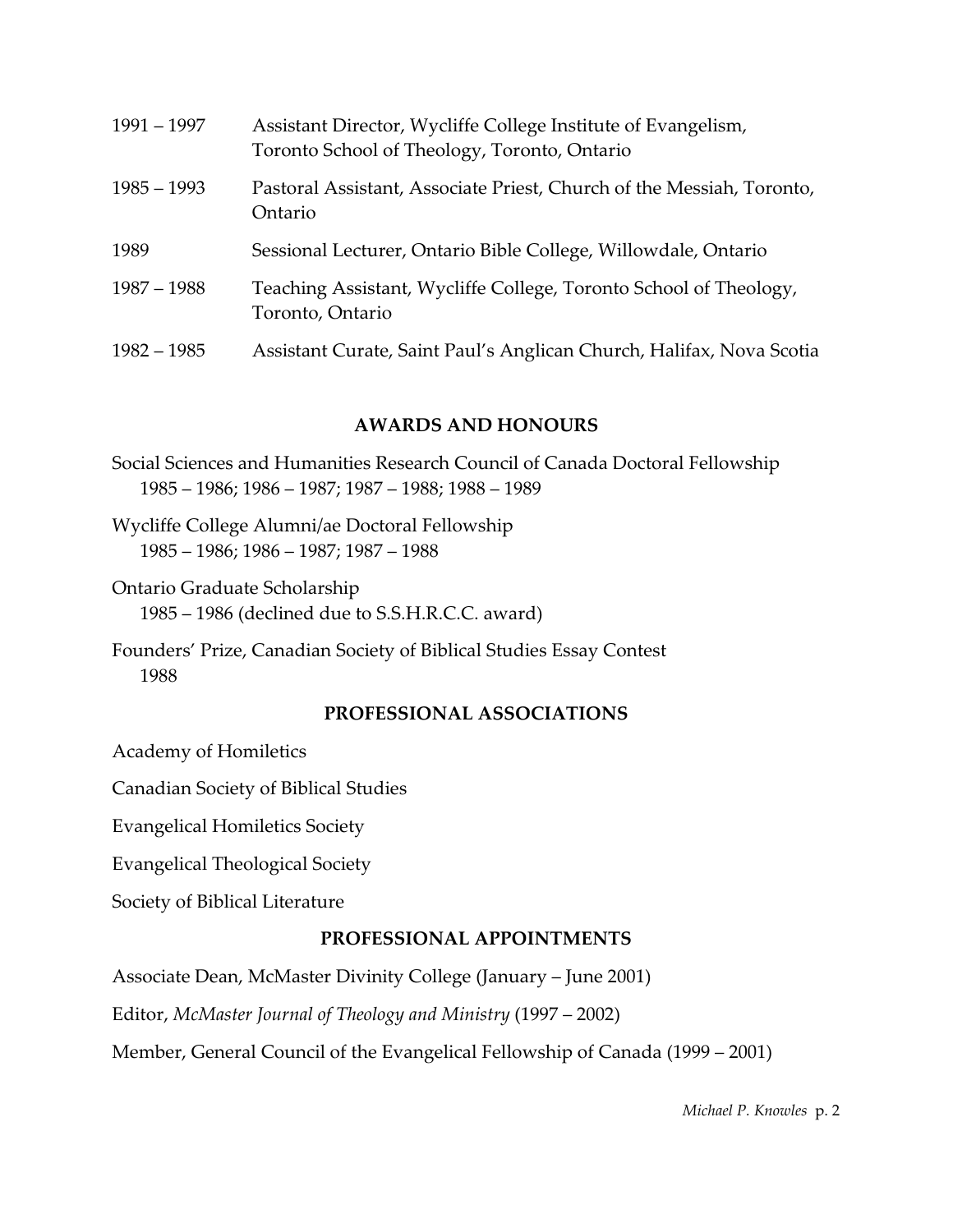Member, Editorial Advisory Panel, *Journal of Greco-Roman Christianity and Judaism* (2003 – present)

External Senator, Redeemer University College, Ancaster, Ontario (2013 – present)

Adjudicator, F. W. Beare Award, Canadian Society of Biblical Studies (2015–2017)

International Representative, Executive Committee, Academy of Homiletics (2015 – present)

#### **ORDINATION**

May 23, 1982 Ordered Deacon, Anglican Church of Canada

March 25, 1983 Ordained Priest, Anglican Church of Canada

#### **PUBLICATIONS**

MONOGRAPHS AND EDITED VOLUMES

*Jeremiah in Matthew's Gospel: The Rejected-Prophet Motif in Matthaean Redaction.* Journal for the Study of the New Testament Supplement Series 68. Sheffield: JSOT, 1993.

**Reviews**: *Australian Biblical Review* 42 (1994) 76–77; *Biblica* 76/3 (1995) 427–30; *Catholic Biblical Quarterly* 56 (1994) 601–602; *Critical Review of Books in Religion* 8 (1995) 238-40; *Études théologiques et religieuses* 71 (1996) 87–88; *Journal of Theological Studies* 47/2 (1996) 602–604; *Liber Annuus* 44 (1994) 559–60; *Studies in Religion* 24/1 (1995) 124; *The Expository Times* 105/8 (1994) 247; *Theologische Literaturzeitung* 119 7/8 (1994) 652–54.

**Reprint**: Bloomsbury Academic Collections. London: Bloomsbury, 2015.

*The Folly of Preaching: Models and Methods*. Edited by Michael P. Knowles. Grand Rapids: Eerdmans, 2007.

**Reviews**: *Christian Renewal* 27/12 (March 11, 2009) 33; College of Preachers *Recommended Reading* (2008) [www.collegeofpreachers.co.uk/recommended.html]; *Congregations: The Alban Journal* 34.3 (2008) 38; *Homiletic* 33.2 (2008) 27–28; *Interpretation* 63.1 (2009) 111; *Journal of the Evangelical Homiletics Society* 9.2 (2009) [n.p.]; *Lutheran Partners* 25.1 (2009) 26–27; *Master's Seminary Journal* 19.2 (2008) 267–68; *Presbyterian History* 52.1 (2008) 2–3; *Restoration Quarterly* 51.2 (2009) 120–21; *Sewanee Theological Review* 51.2 (2008) 210.

*We Preach Not Ourselves: Paul on Proclamation*. Grand Rapids: Brazos, 2008.

**Reviews/Abstracts**: *America* 200 no. 8 (2009) 23; *Christian Century* 125 no. 20 (Oct 21, 2008) 29; *Interpretation* 63.2 (2009) 199–200; *Journal for the Study of the New Testament* 31.5 (2009) 98–99; *Journal of the Evangelical Homiletics Society* 9.1 (2009) 127–28; *McMaster Journal of Theology and Ministry* 10

*Michael P. Knowles* p. 3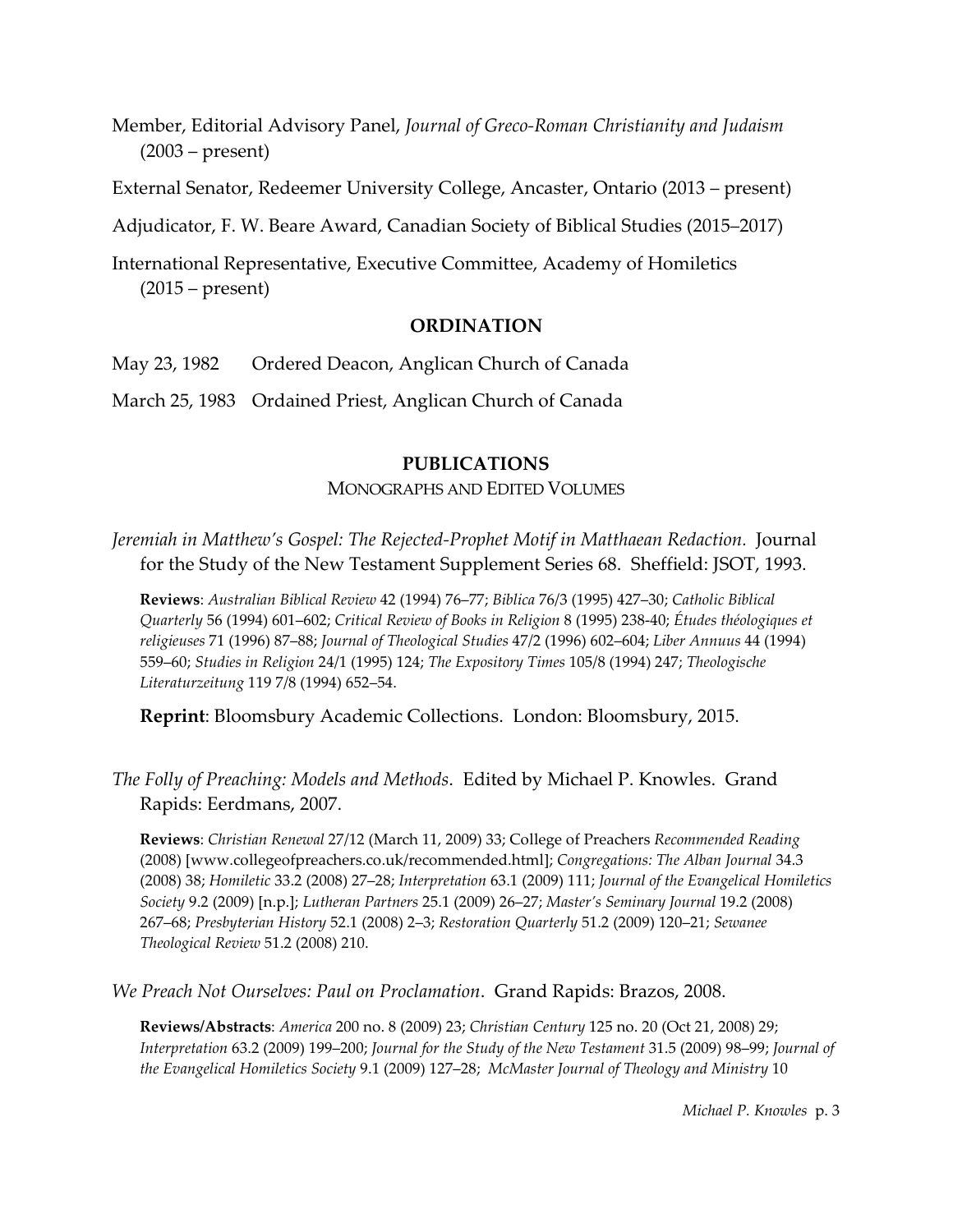(2008–2009) R1–R3; *New Testament Abstracts* 53.1 (2009) 182; *Preaching* 24.2 (2008) 79 [www.preaching.com/book-reviews/11581034]; *Restoration Quarterly* 53.3 (2011) 190–91; *Review of Biblical Literature* (2009) [www.bookreviews.org]; *The Bible Today* 46.5 (2008) 343; *The Expository Times* 120 (2009) 618–19; *Theological Book Review* 20.2 (2008) 47–48.

*The Unfolding Mystery of the Divine Name: The God of Sinai in Our Midst*. Downers Grove: IVP Academic, 2012.

**Reviews/Abstracts**: *Bulletin For Biblical Research* 24.1 (2014) 100–101; *California Bookwatch* 8.3/*Midwest Book Review* (March, 2013) [www.midwestbookreview.com/calbw/mar\_13.htm# ChristianStudies]; *Christian Century* 130 no. 9 (May 1, 2013) 26–27; *The Expository Times* 125.7 (March, 2014) 356–57; *Leaven* 21.2 (2013) art. 14 [http://digitalcommons.pepperdine.edu/leaven/vol21/iss2/14]; *McMaster Journal of Theology and Ministry* 14 (2012–2013) R1–R6; *Vox Reformata* 78 (2013) 69–71; *World Magazine* (December, 2013) [http://www.worldmag.com/2013/12/weekend\_reads\_the\_character\_of\_god].

**Translations**: *Arabic*: Cairo: Dar El Thaqafa Communications House, 2016.

- *Of Seeds and the People of God: Preaching as Parable, Crucifixion, and Testimony*. Eugene, Oregon: Cascade, 2015.
	- **Reviews**: *Canadian Theological Review* 4.1 (2015) 84–86; *Hill Road* 18.2 (2015) 152–55 [Chinese]; *Homiletic* 42.1 (2017) [DOI: 10.15695/hmltc.v42i1.4393]

*Good News Church: Celebrating the Legacy of Harold Percy*. Edited by John Bowen and Michael Knowles. Burlington, ON: Castle Quay, 2018.

# REFEREED/INVITED JOURNAL & ENCYCLOPAEDIA ARTICLES, CONFERENCE PAPERS & PROCEEDINGS

"Moses, the Law, and the Unity of 4 Ezra." *Novum Testamentum* 30 (1989) 257–74.

"'The Rock, His Work is Perfect': Unusual Imagery for God in Deuteronomy XXXII." *Vetus Testamentum* 39 (1989) 307–22.

"Typology in the Gospel of Matthew." *Prolegomena* 2 (1991) 20–34.

- "Abram and the Birds in *Jubilees* 11: A Subtext for the Parable of the Sower?" *New Testament Studies* 41 (1995) 145–51.
- "'Christ in You, the Hope of Glory': Discipleship in Colossians." In *Patterns of Discipleship in the New Testament*, edited by Richard N. Longenecker. McMaster New Testament Studies 1. Grand Rapids: Eerdmans, 1996. Pp. 180–202.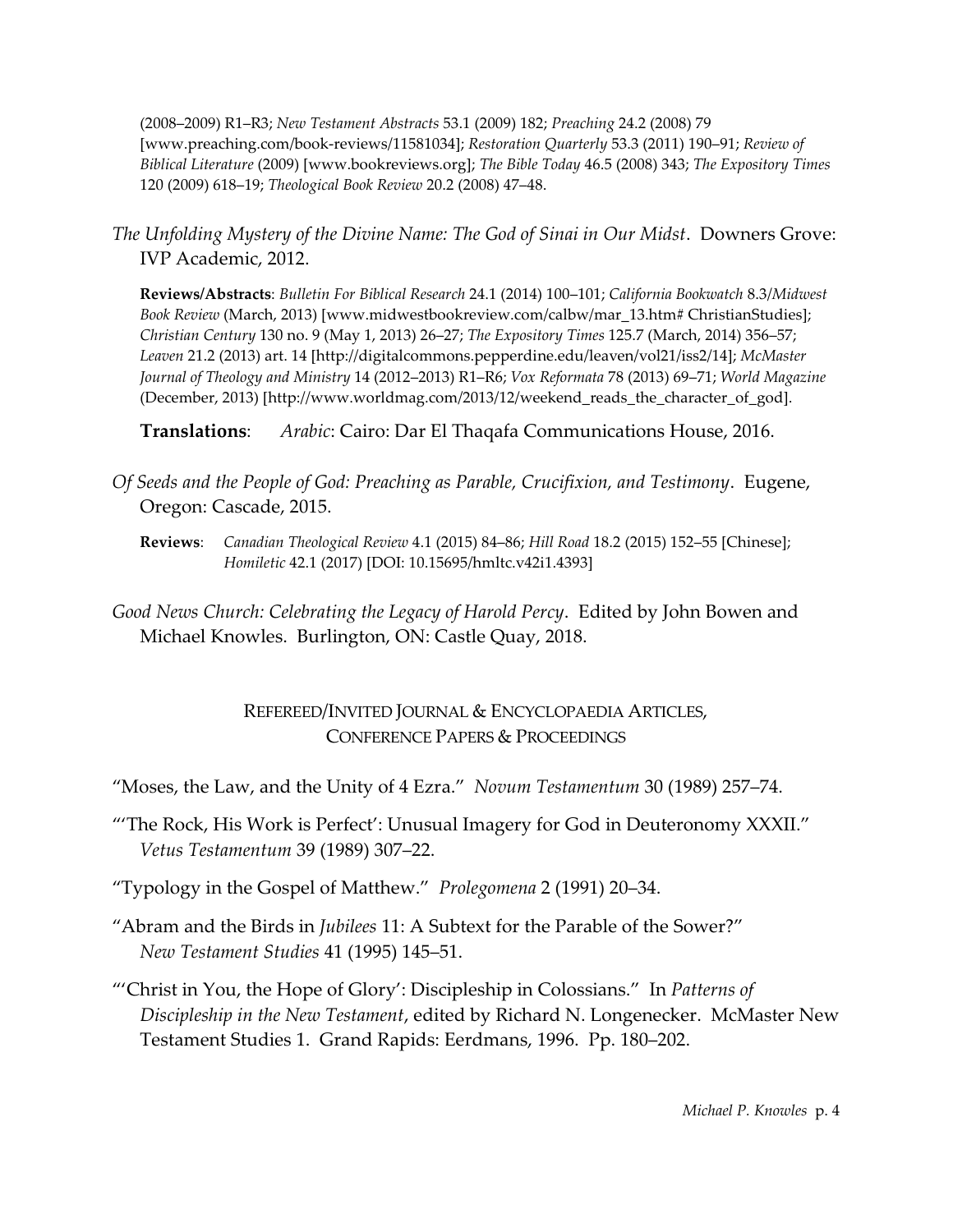- "A Theological Taxonomy of Evangelism." *Journal of the Academy for Evangelism in Theological Education* 12 (1996 – 1997) 28–37.
- "'Everyone Who Hears These Words of Mine': Parables on Discipleship (Matt 7:24–27// Luke 6:47–49; Luke 14:28–33; Luke 17:7–10; Matt 20:1–16)." In *The Challenge of Jesus' Parables*, edited by Richard N. Longenecker. McMaster New Testament Studies 4. Grand Rapids: Eerdmans, 2000. Pp. 286–305.
- "'Wide Is the Gate and Spacious the Road That Leads to Destruction': Matthew 7:13 in Light of Archaeological Evidence." *Journal of Greco-Roman Christianity and Judaism* 1 (2000) 176–213.
- "From Vulnerable to Venerable: Scriptural Perspectives on Aging and the Elderly." *McMaster Journal of Theology and Ministry* 5 (2002). No pages. Online: www.mcmaster.ca/mjtm/5-1c.htm.
- "Reciprocity and 'Favour' in the Parable of the Undeserving Servant (Luke 17.7–10)." *New Testament Studies* 49 (2003) 256–60.
- "Once More 'Lead Us Not *Eis Peirasmon*'." *The Expository Times* 115.6 (2004) 191–94.
- "Reading Matthew: The Gospel as Oral Performance." In *Reading the Gospels Today*, edited by Stanley E. Porter. McMaster New Testament Studies 8. Grand Rapids: Eerdmans, 2004. Pp. 56–77.
- "What Was the Victim Wearing? Literary, Economic, and Social Contexts for the Parable of the Good Samaritan." *Biblical Interpretation: A Journal of Contemporary Approaches* 12.2 (2004) 145–74.
- "Cruciform Spirituality and the Homiletics of Paul." *Papers of the 40th Annual Meeting of the Academy of Homiletics (2005)*. Pp. 28–37. Online: http://www.homiletics.org/pav/docs/ paper-archive/full-year/2005papersv2.pdf
- "Paul's 'Affliction' in Second Corinthians: Reflection, Integration, and a Pastoral Theology of the Cross." *Journal of Pastoral Theology* 15.1 (2005) 64–77.
- "Scripture, History, Messiah: Scriptural Fulfilment and the Fullness of Time in Matthew's Gospel." In *Hearing the Old Testament in the New Testament*, edited by Stanley E. Porter. McMaster New Testament Studies 9. Grand Rapids: Eerdmans, 2006. Pp. 59–82.
- "Jeremiah." In *Encyclopedia of the Historical Jesus*, edited by Craig A. Evans. New York: Routledge, 2008. Pp. 316–18.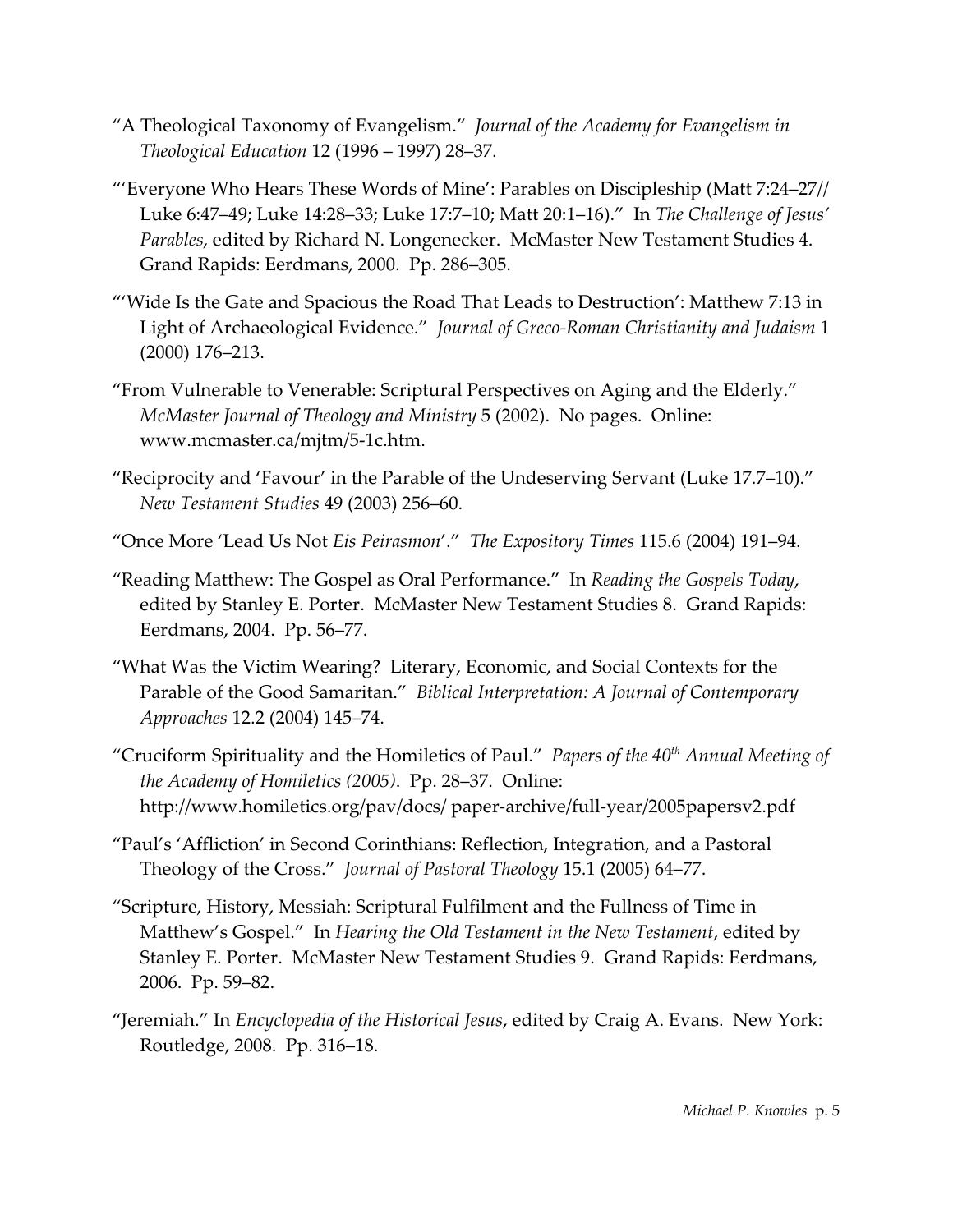- "Miracles." In *New Interpreter's Handbook of Preaching*, edited by Paul Scott Wilson, *et al.* Nashville: Abingdon, 2008. Pp. 91–92.
- "Plotting Jesus: Characterization, Identity, and the Voice of God in Matthew's Gospel." In *Biblical Interpretation in Early Christian Gospels Volume 2: The Gospel of Matthew*, edited by Thomas R. Hatina. Journal for the Study of the New Testament Supplement Series/Library of New Testament Studies 310. New York: Continuum, 2008. Pp. 119–32.
- "The Preacher as Self-Consuming Artifact: Paul, Corinth, and a Homiletic of Eccentricity," *Proceedings of the TST Homiletics Seminar* 3.1 (Winter, 2009). No pages. Online: http://individual.utoronto.ca/jacobsen1/knowles3-1.pdf.
- "Shepherd." In *New Interpreter's Dictionary of the Bible*, volume 5, S Z, edited by Katharine Doob Sakenfeld *et al*. Nashville: Abingdon, 2009. Pp. 228–29.
- "Vocation." In *New Interpreter's Dictionary of the Bible*, Volume 5, S Z, edited by Katharine Doob Sakenfeld *et al*. Nashville: Abingdon, 2009. Pp. 792–93.
- "Preaching Like Paul? Lessons from Ancient Corinth." *McMaster Journal of Theology and Ministry* 11.1 (2009–2010) 3–27. Online: www.mcmaster.ca/mjtm/volume11.htm.
- "Mark, Matthew, and Mission: Faith, Failure, and the Fidelity of Jesus." In *Christian Mission: Old Testament Foundations and New Testament Developments*, edited by Stanley E. Porter and Cynthia Long Westfall. McMaster New Testament Study Series 9. Hamilton, Ontario: McMaster Divinity College; Eugene, Oregon: Wipf & Stock/Pickwick, 2010. Pp. 64–92.
- "Sowing Seeds: A Parabolic Homiletic." *Canadian Theological Review* 1 (2012) 52–64.
- "The Least, the Lost, and the Last: Christ's Church in the Gospels." In *The Church, Then and Now*, edited by Stanley E. Porter and Cynthia Long Westfall. McMaster New Testament Study Series 13. Hamilton, Ontario: McMaster Divinity College; Eugene, Oregon: Wipf & Stock/Pickwick, 2012. Pp. 12–40.
- "R. Roberts (*ca*. 1728–88)." In *Handbook of Women Biblical Interpreters: A Historical and Biographical Guide*, edited by Marion Ann Taylor and Agnes Choi. Grand Rapids: Baker Academic, 2012. Pp. 418–20.
- "The Interpretation of Mark and Matthew in Historical Perspective: The Transfiguration as a Test Case." In *Mark and Matthew, Texts and Contexts II. Comparative Readings: Reception History, Cultural Hermeneutics, and Theology*, edited by Eve-Marie Becker and Anders Runesson. WUNT 1.304. Tübingen: Mohr Siebeck, 2013. Pp. 335–56.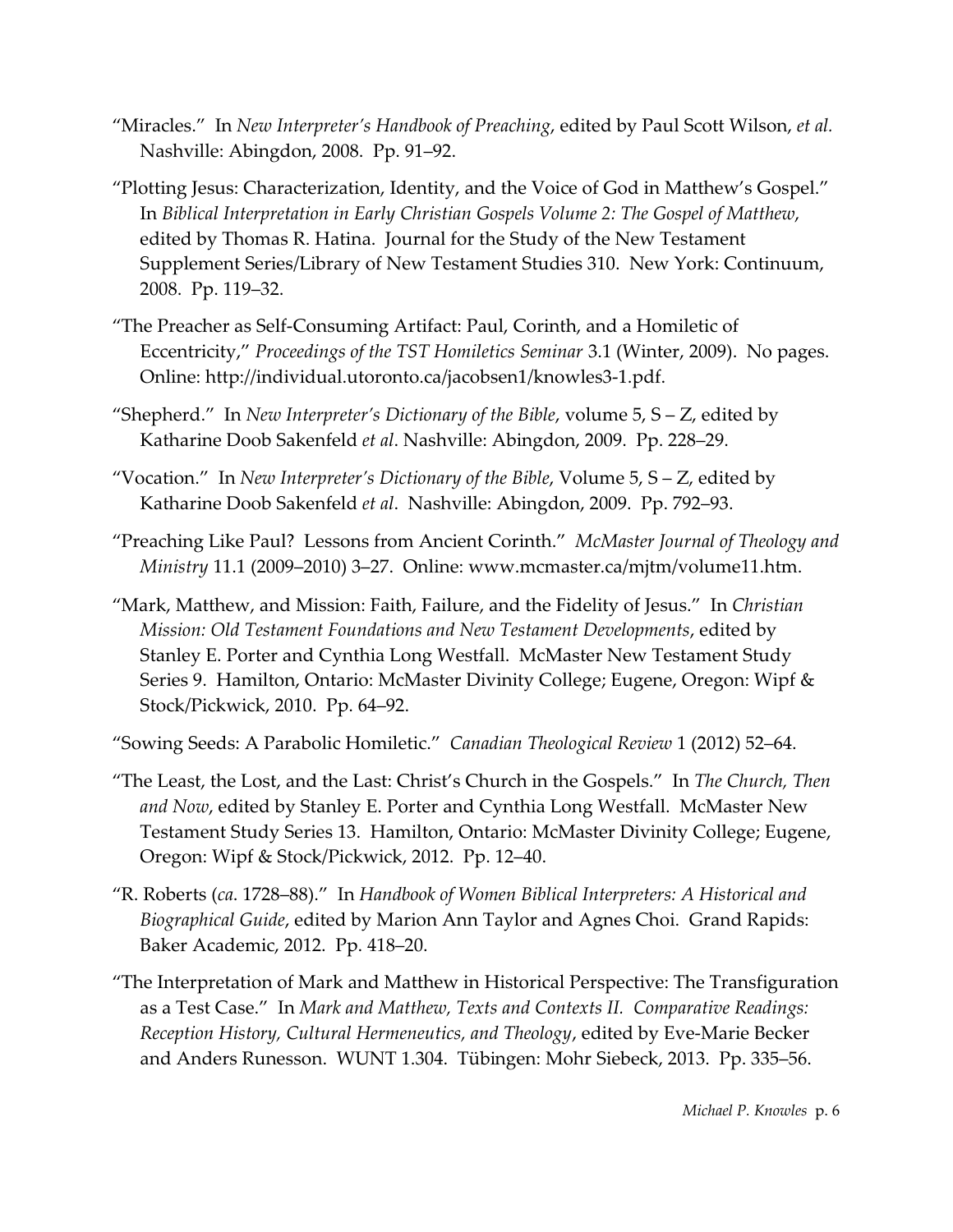- "Pedagogy and Course Objectives." In *Those Who Can, Teach: Teaching As Christian Vocation*, edited by Stanley E. Porter. McMaster Divinity College General Series 3. Eugene, Oregon: Wipf & Stock/Pickwick, 2013. Pp. 38–55.
- "God-Talk, Testimony, and the Difficulty of Preaching: A Conversation with Paul Ricoeur and Luke the Evangelist." *Papers of the 48th Annual Meeting of the Academy of Homiletics (2013).* Pp. 48–59. Online: http://www.homiletics.org/pav/docs/paper-archive/Academy\_of\_Homiletics\_Papers \_2013.pdf.

"Serpents, Scribes, and Pharisees." *Journal of Biblical Literature* 133.1 (2014) 165–78.

- "Cross-Cultural Preaching: Proclaiming a Global Faith." In *The Globalization of Christianity: Implications for Christian Ministry and Theology*, edited by Gordon L. Heath and Steven M. Studebaker. McMaster Divinity College Theological Studies Series 6. Eugene, Oregon: Pickwick, 2015. Pp. 69–84.
- "Consider The Lilies: A Hermeneutic of the New Creation." *"Preaching 50: The 50th Anniversary of the Academy of Homiletics" 2015 Annual Meeting Workgroup Papers (December 3–5, 2015)*. Pp. 26–35. Online: http://www.homiletics.org/sites/default/ files/assets/Academy%20of%20Homiletics%202015%20Workgroup%20Papers%20P DF.pdf.
- "Jeremiah (Book and Person). New Testament." In *Encyclopedia of the Bible and Its Reception* Volume 13, "Integrity — Jesuit Order," edited by Dale C. Allison, Jr., et al. Berlin: Walter de Gruyter, 2016. Col. 918–20. Online: *Encyclopedia of the Bible Online*: http://www.degruyter.com/view/EBR/ MainLemma\_5119.
- "Consider The Lilies: A Hermeneutic of the New Creation." In *Inaugurations: Inaugural Lectures Delivered at McMaster Divinity College*, edited by Stanley E. Porter. McMaster Divinity College General Studies Series 9. Eugene, OR: Pickwick, 2017. Pp. 13–29.
- "1 Corinthians." In *The Biblical Preaching Handbook*, edited by O. Wesley Allen, Jr. Louisville: Westminster John Knox, [*in press*].

"2 Corinthians." In *The Biblical Preaching Handbook*, edited by O. Wesley Allen, Jr. Louisville: Westminster John Knox, [*in press*].

"Philemon." In *The Biblical Preaching Handbook*, edited by O. Wesley Allen, Jr. Louisville: Westminster John Knox, [*in press*].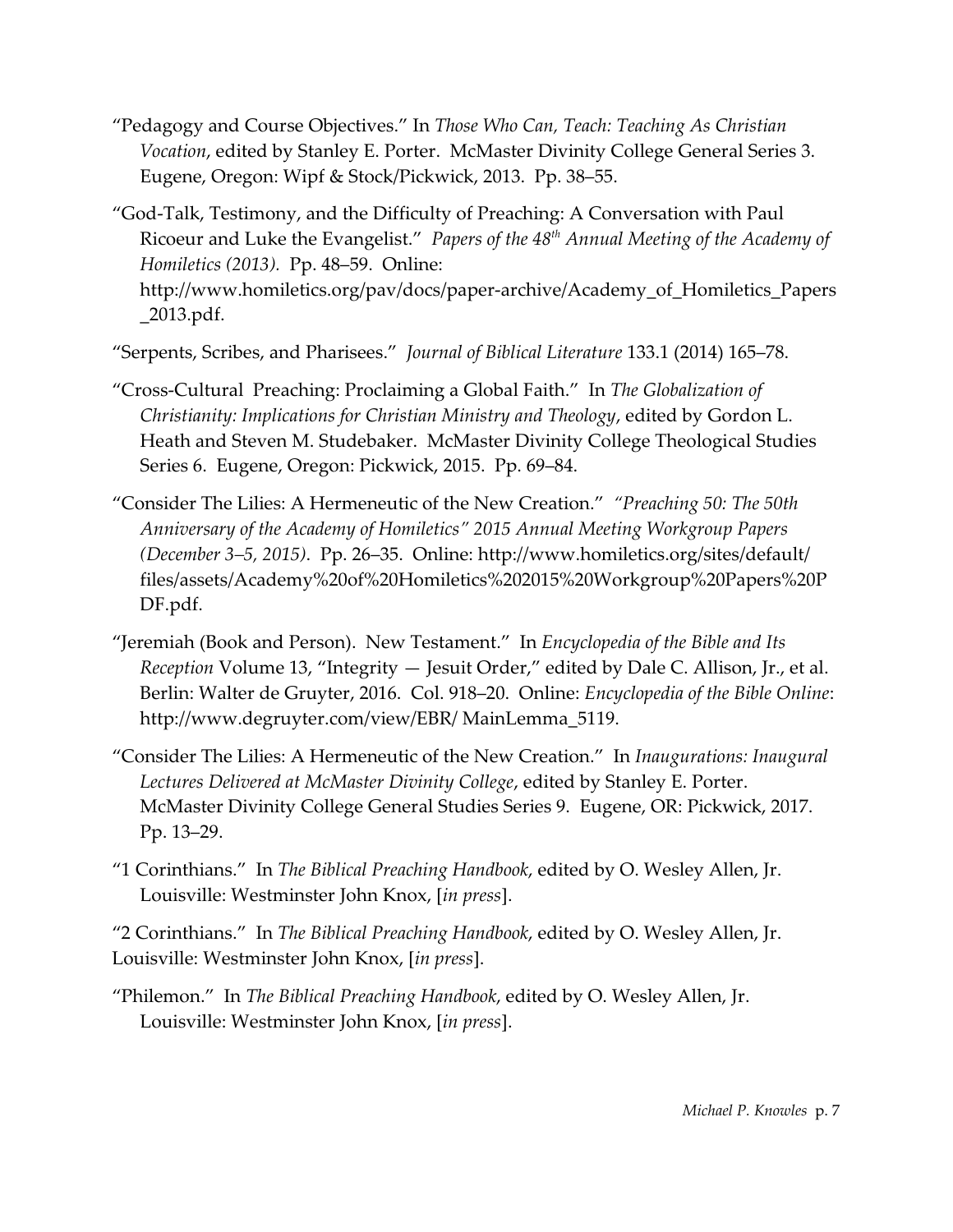- "Preaching Before Posting: Lessons for the Postmodern Church from the Early Sermons of Martin Luther," *Post-Christendom Studies* 2 (2017–2018) 42–66. Online: https://mcmasterdivinity.ca/pcs/publications/journal/current.
- "Prayer as Mission and the Mission of Prayer." In *The Missional Shape of Spiritual Disciplines*, edited by Matthew Forrest Lowe. Eugene, OR: Cascade, [*submitted; forthcoming 2019*].

PUBLISHED SERMONS, NON-REFEREED ARTICLES, AND ADULT EDUCATION RESOURCES

- "Marketing the Good News." *InCourage* 3.2 (April/May/June 1989) 8–9.
- *Begin Where You Are: First Steps for the Decade of Evangelism. Research and Resources.* With Paul H. Friesen. Toronto: Logos Institute, 1991.
- "More on the Prayer Book and Evangelism." *The Machray Review* 1 (April, 1992) 40–41. Online: www.prayerbook.ca/machray/pbscmr1g.htm.
- "I Was a Stranger...And You Welcomed Me." *good idea!* 1.1 (Spring, 1994) 6–7.
- "The Church and Its Leader: Measuring Up to Christ." *good idea!* 1.2 (Winter, 1994) 3–5.
- "Be Thou My Vision..." *good idea!* 1.3 (Autumn, 1994) 6.
- "Who Changed the Channel? On Being the Church in a Post-Christian Society." *good idea!* 1.4 (Winter, 1994) 3–5.
- "Opportunity in Athens: Acts 17:16–34." *good idea!* 1.4 (Winter, 1994) 6–7.
- *Study Guide* for *The Church in the Market Place,* by George Carey*.* Ridgefield, CT: Morehouse, 1993; Eastbourne: Kingsway, 1995.
- *Study Guide* for *Anglican Essentials: Reclaiming Faith Within the Anglican Church of Canada*, edited by George Egerton. Toronto: Anglican Book Centre, 1995.
- "Borne Again." *good idea!* 2.1 (Spring, 1995) 6–7.
- "Christ in You, the Hope of Glory." *good idea!* 2.2 (Summer, 1995) 6–7.
- "All Things to All People." *good idea!* 2.3 (Autumn, 1995) 7–8.
- "Conversion: New Testament Principles for Change." *good idea!* 2.4 (Winter, 1995) 6–8.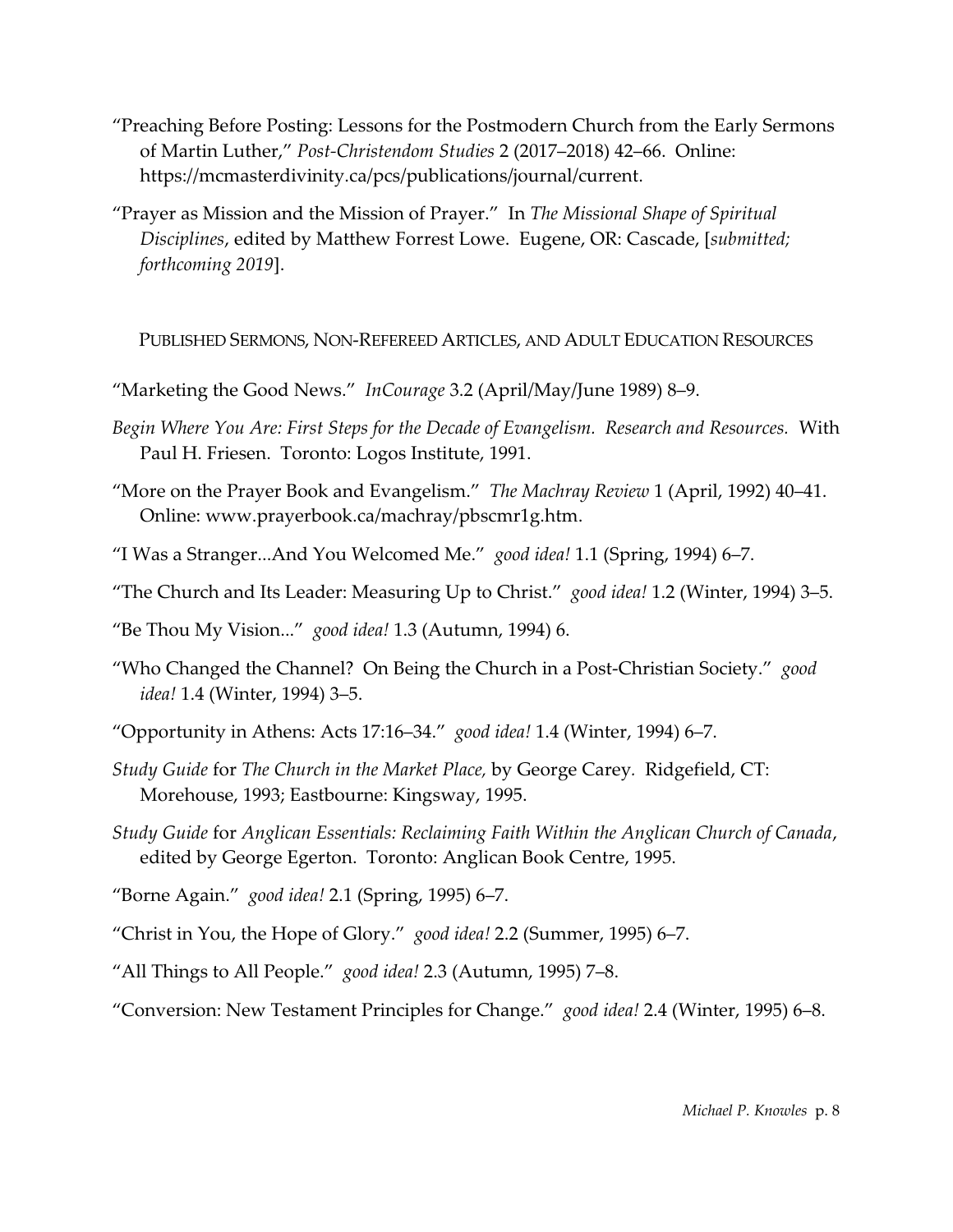- *Study Guide* for *Following Jesus: First Steps on the Way*, by Harold Percy. Toronto: Anglican Book Centre, 1996.
- *Study Guide* for *Good News People: Evangelism for Tongue-Tied Christians*, by Harold Percy. Toronto: Anglican Book Centre, 1996.
- "Moments of Grace: Learning to See the Hand of God." *good idea!* 3.1 (Spring, 1996) 1–3.
- "Telling Stories: Narrative Forms of Evangelism." *good idea!* 3.1 (Spring, 1996) 3–6.
- "The Pentecost Principle." *good idea!* 3.3 (Autumn, 1996) 4–5.
- "Twelve Principles of Stewardship: Practical Observations from 2 Corinthians 8 and 9." [With Harold Percy] *good idea!* 3.3 (Autumn, 1996) 6–8. Reprinted in *The Stew: A BCOQ Publication* 1.1 (Autumn, 2003) 3–5.
- "Road Maps: Three Ways for Walking." *good idea!* 4.2 (Summer, 1997) 5–7.
- "Ephesians 3:7: The Impossibility of Ministry." In *The True and Living Word: Sermons from the Community of Wycliffe College*. Edited by Chris Barrigar and Grant LeMarquand. Toronto: Anglican Book Centre, 1998. Pp. 61–67.
- *"Alleluia! He is Coming..." Advent Devotions for the End of the Millennium.* Hamilton: McMaster Divinity College, 1999.
- *Evangelism 2000: An Evangelism Training Program.* With Harold Percy and Peter Elliot. Vancouver: Regent College, 1999. Audio-cassette.
- "The Worth of Worship." *McMaster Journal of Theology and Ministry* 2 (1999). No pages. Online: www.mcmaster.ca/mjtm/2-5b.htm.
- "Gethsemane: A Sermon for Maundy Thursday (Matthew 26:36–46)." *Pulpit Digest* 81.2 (April–June, 2000) 63–68.
- "Proverbs 4 9" [Eight Studies]. In *Encounter With God: In-Depth Bible Notes (October-December, 2001*) edited by Andrew Clark. Bletchley, Milton Keynes, England: Scripture Union, 2001. Pp. 42–53.
- "Psalms 106 117" [Twelve Studies]. In *Encounter With God: Hearing God Speak Today (April–June, 2002*) edited by Andrew C. Clark. Bletchley, Milton Keynes, England: Scripture Union, 2002. Pp. 16, 25, 32, 44, 52, 63, 82, 90, 97, 107, 117, 125.
- "Celebrating Christ-Time." *In the House: A Canadian Baptist Resource for Worship* 1.2 (September, 2002) 1.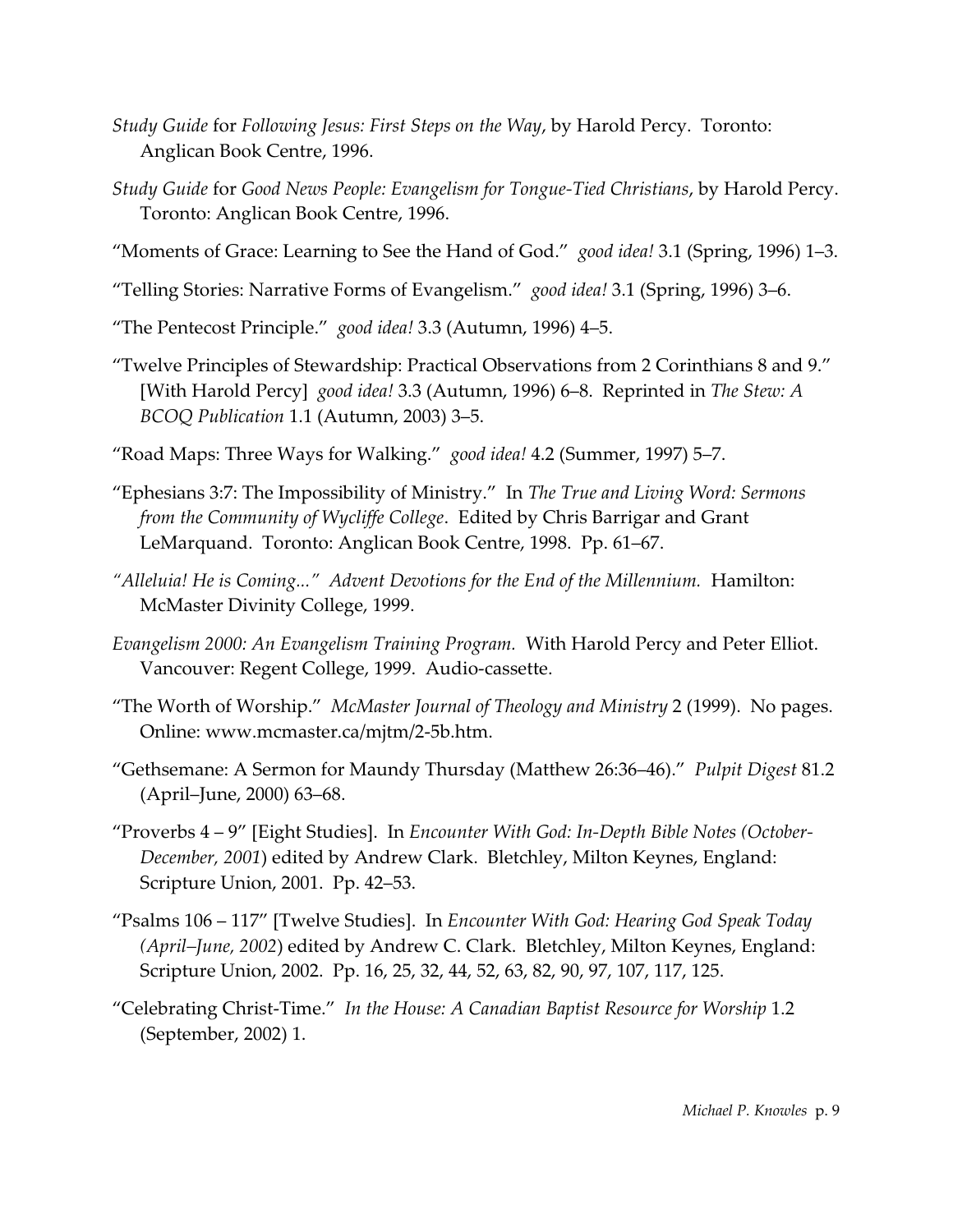- "InCourage Interview with Michael Knowles," *InCourage* 15.4 (Winter, 2002) 6–9. [Interview with Judy Paulsen on the essentials of good preaching.]
- "Observing Ash Wednesday." *In the House: A Canadian Baptist Resource for Worship* 1.3 (February, 2003) 1.
- *Honouring the Elderly: Elder Abuse in the Faith Community.* Toronto: Ontario Network for the Prevention of Elder Abuse/Deveaux-Babin Productions, 2003. Video Recording. Running Time: 19:44. [Script consultant and on-camera host.]
- *Honouring the Elderly: Elder Abuse in Faith Communities. Helping Prevent the Mistreatment of Older Adults: A Faith Leader's Guide.* Toronto: Ontario Network for the Prevention of Elder Abuse, 2003. [Editorial review and revision.]
- *Not a Family Affair: Elder Abuse in Faith Communities. Helping Prevent the Mistreatment of Older Men and Woman: A Congregational Guide.* Toronto: Ontario Network for the Prevention of Elder Abuse, 2003. [Editorial review and revision.]
- "Genesis 37:1 45:15" [Twelve Studies]. In *Encounter With God: Hearing God Speak Today (April–June, 2003*) edited by Andrew C. Clark. Bletchley, Milton Keynes, England: Scripture Union, 2003. Pp. 37–41, 43–48, 50.
- "Pentecost: God's Gift of the Spirit." *In the House: A Canadian Baptist Resource for Worship* 1.4 (Pentecost, 2003) 2.
- "Lessons from the Sower and the Seed." *Sunday Vision* (Kampala, Uganda) December 9, 2006. Online: www.sundayvision.co.ug/detail.php?mainNewsCategoryId= 7&newsCategory Id=525&newsId=536824.
- "I Will Proclaim the NAME (Exodus 34:6–9)." In *The Folly of Preaching: Models and Methods*, edited by Michael P. Knowles. Grand Rapids: Eerdmans, 2007. Pp. 198–206.
- "'How Shall We Sing the Lord's Song?' Religious Experience in Hebrew Poetry." No pages. Online: www.towerpoetry.ca/talk-Knowles.html [posted April, 2008].
- "*We Preach Not Ourselves: Paul on Proclamation*: Academy of Homiletics Author's Podcast." Online: www.homiletics.org/videocast.asp?id=11 [posted May 30, 2009].
- "Names, Names, and More Names" (Nehemiah 8:1–10). *Homily Service* 43.1 (November, 2009) 147–49.
- "From One Degree of Glory to Another" (Luke 9:28–36). *The Expository Times* 121.4 (January, 2010) 189–91.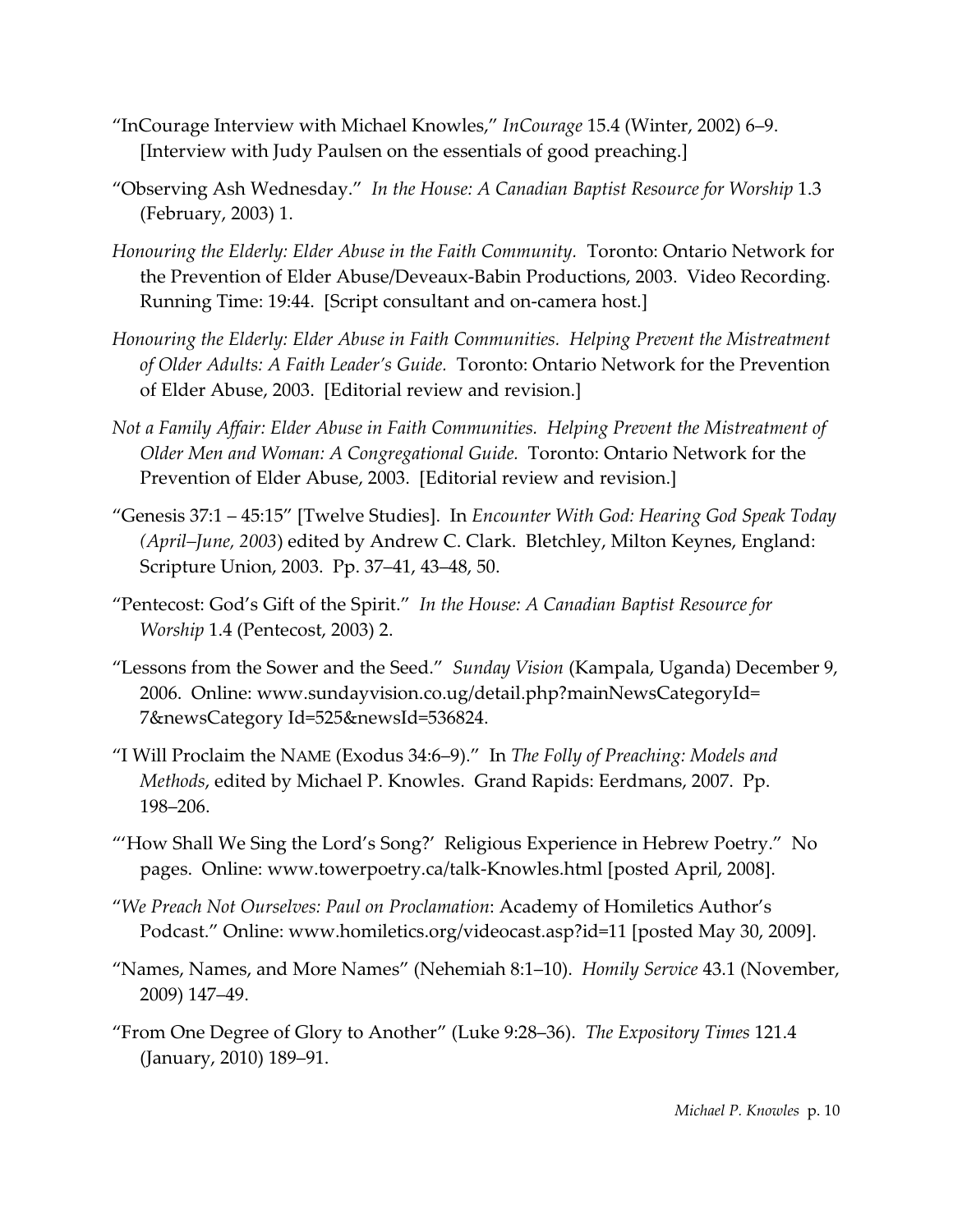- "Abel, Cain, and the Judgement of Jesus" (Luke 12:13–21). *Homily Service* 43.3 (April, 2010) 96–99.
- "Glory!" (Romans 5:1–2). No pages. Online: stpaulswestdale.ca/ [posted May 31, 2010].
- "Of Sparrows, Sheep, and Market Valuation" (Luke 15:1–10). *Homily Service* 43.4 (September, 2010) 22–25.
- "The Tenth Leper" (Luke 17:11–19). *The Expository Times* 121.12 (September, 2010) 612–13.
- "Maybe Being Dead Is Not So Bad after All" (Revelation 7:9–17). No pages. Online: http://stpaulswestdale.files.wordpress.com/2011/03/allsaintsday2011presentation1.p df/ [posted November 10, 2011].
- "Solomon's Dream" (1 Kings 2:10–12; 3:3–14). *The Expository Times* 123.10 (July, 2012) 497–99.
- *Study Guide* for *The Unfolding Mystery of the Divine Name: The God of Sinai in Our Midst*. Online: www.ivpress.com/extras/divinemystery/3985studyguide.pdf [posted September 28, 2012].
- "Seeing God." *The Online Pulpit: Equipping Pastors for Preaching and Teaching*. No pages. Online: http://onlinepulpit.ivpress.com/ [posted January 30, 2013].
- "Emmanuel, God with Us." *Canadian Baptist Advent Reader*, edited by Jacob Buurma ([n.p.]: 2013) [26–27]. Print and online (posted November 22, 2013): http://baptist.ca/advent; http://issuu.com/cboq/docs/advent\_reader\_2013\_issuu
- "A Place at the Table (Luke 12:41–46)"; Youtube video, 19:17. Recorded November 10, 2014, Parker Chapel, McMaster Divinity College; posted December 11, 2014: https://www.youtube.com/watch?v=6bWyy1wxqbU&list=PLjxaor\_Akfsn8KOVNNU 0Cl4VV05EwKrsy&index=6

## BOOK REVIEWS

- Bengt Holmberg, *Sociology and the New Testament: An Appraisal* (Minneapolis: Fortress, 1990). *Toronto Journal of Theology* 7.1 (1991) 125–27.
- J. Andrew Overman, *Matthew's Gospel and Formative Judaism: The Social World of the Matthean Community* (Minneapolis: Augsburg Fortress, 1990). *Toronto Journal of Theology* 8.1 (1992) 191–92.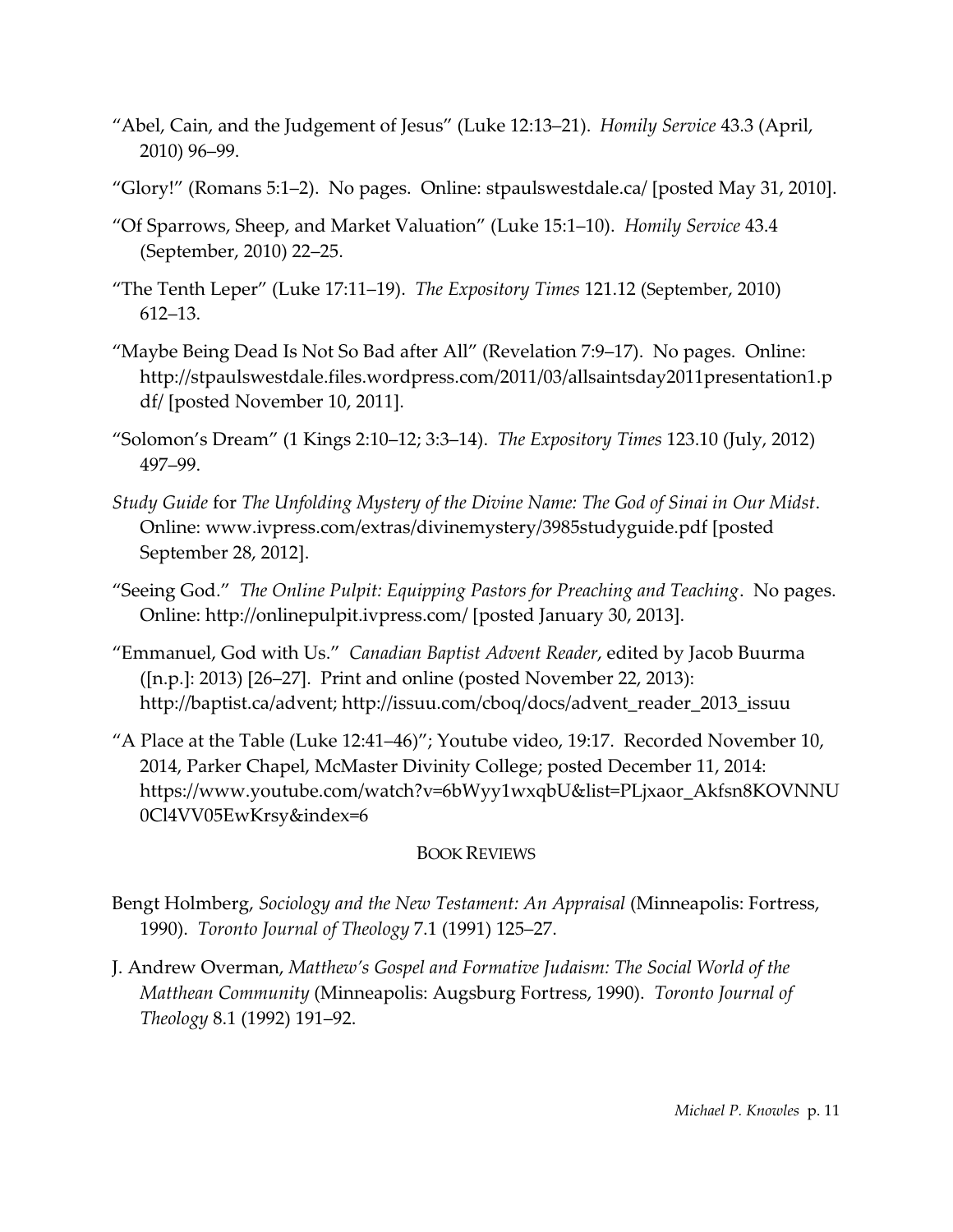- Eduard Lohse, *Theological Ethics of the New Testament* (Minneapolis: Augsburg Fortress, 1991). *Toronto Journal of Theology* 9.1 (1993) 129–30.
- Bradley H. McLean, *Citations and Allusions to Jewish Scripture in Early Christian and Jewish Writings Through 180 C.E.* (Lewiston, New York; Queenston, Ontario: Edwin Mellen, 1992). *Toronto Journal of Theology* 9.2 (1993) 266.
- William D. Davies and Dale C. Allison, *A Critical and Exegetical Commentary on Matthew VIII–XVIII* (Edinburgh: T. & T. Clark, 1991). *Toronto Journal of Theology* 9 (1993) 258–59.
- Howard Hanchey, *Church Growth and the Power of Evangelism: Ideas That Work* (Cambridge: Mass.: Cowley, 1990). *Journal of the Academy for Evangelism in Theological Education* 9 (1993–1994) 91–92.
- Richard Kew and Roger J. White, *New Millennium, New Church: Trends Shaping the Episcopal Church for the 21st Century* (Boston: Cowley, 1992). *Journal of the Academy for Evangelism in Theological Education* 9 (1993–1994) 87–89.
- Michael Marshall, *Great Expectations? Preparing for Evangelism Through Bible Study* (Cambridge, Mass.: Cowley, 1991). *Journal of the Academy for Evangelism in Theological Education* 9 (1993–1994) 89–90.
- Arlo J. Nau, *Peter in Matthew: Discipleship, Diplomacy, and Dispraise* (Collegeville, Minn.: Liturgical/Michael Glazier, 1992). *Toronto Journal of Theology* 10.2 (1994) 261–63.
- John Saxbee, *Liberal Evangelism: A Flexible Response to the Decade* (London: SPCK, 1994). *Anglican Journal* 121/5 (May 1995) 16.
- Walter Brueggemann, *Biblical Perspectives on Evangelism: Living in a Three-Storied Universe* (Nashville: Abingdon, 1993). *Journal of the Academy for Evangelism in Theological Education* 10 (1994–1995) 80–82.
- Otto Betz and Rainer Riesner, *Jesus, Qumran, and the Vatican: Clarifications* (New York: Crossroad, 1994) and James C. VanderKam, *The Dead Sea Scrolls Today* (Grand Rapids: Eerdmans; London: SPCK, 1994). *Toronto Journal of Theology* 11.2 (1995) 217–19.
- Robert Farrar Capon, *The Astonished Heart: Reclaiming the Good News from the Lost-and-Found of Church History* (Grand Rapids: Eerdmans, 1996). *Anglican Journal* 123/7 (September, 1997) 13.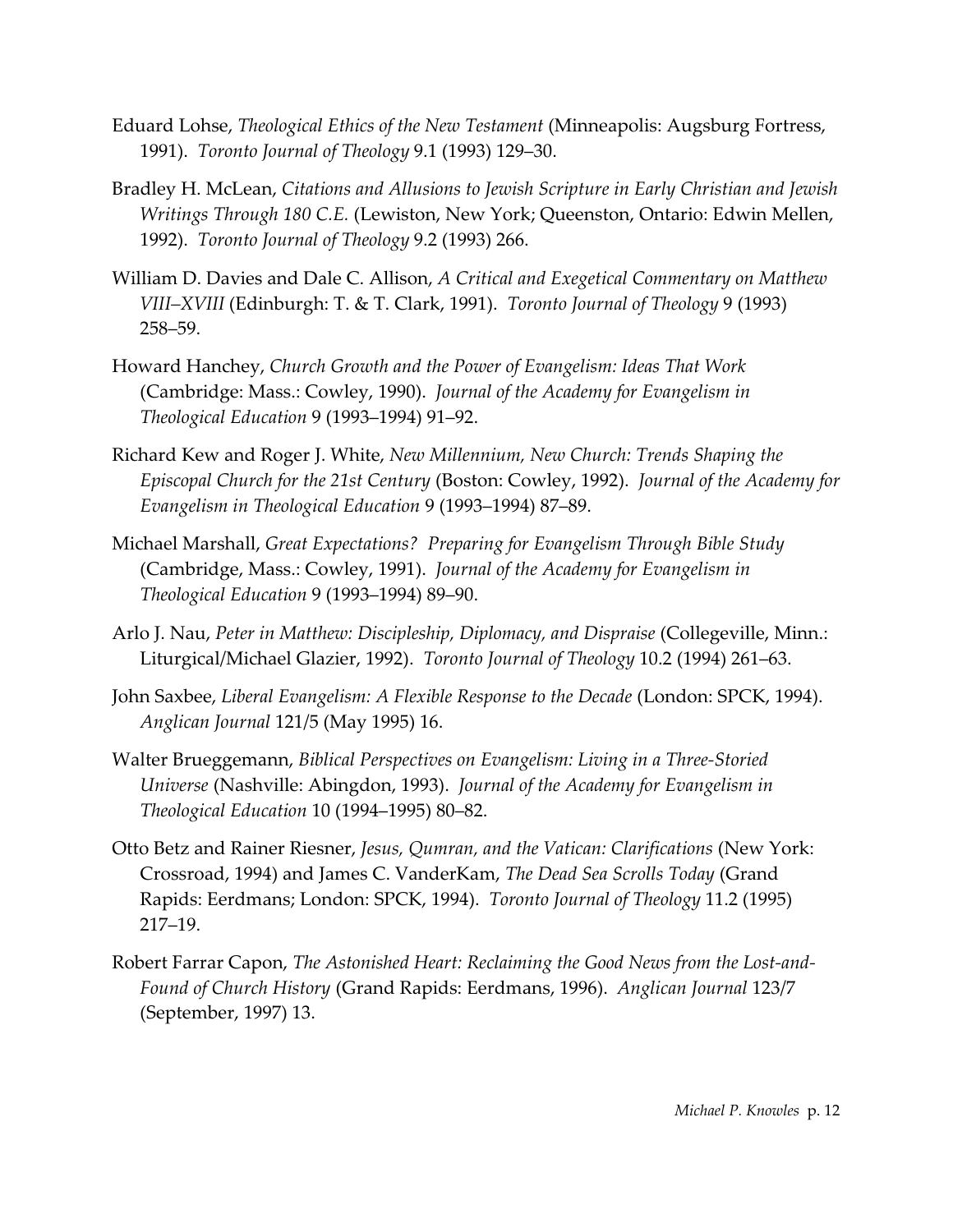- Thomas W. Gillespie, *The First Theologians: A Study in Early Christian Prophecy* (Grand Rapids: Eerdmans, 1994). *Toronto Journal of Theology* 14.1 (1998) 96–98.
- Larry W. Hurtado, *At the Origins of Christian Worship: The Context and Character of Earliest Christian Devotion* (Grand Rapids: Eerdmans, 1999). *Toronto Journal of Theology* 18.2 (2002) 265–66.
- J. Richard Middleton and Brian J. Walsh, *Truth is Stranger Than it Used to Be: Biblical Faith in A Postmodern Age* (Downers Grove: InterVarsity, 1995). *Toronto Journal of Theology* 14.2 (1998) 269–71.
- Ben Witherington III, *New Testament History: A Narrative Account* (Carlisle, UK: Paternoster; Grand Rapids: Baker, 2001). *Journal for the Study of the New Testament* 25.2 (2002) 264.
- Richard Beaton, *Isaiah's Christ in Matthew's Gospel* (SNTSMS 123; Cambridge: Cambridge University Press, 2002). *Toronto Journal of Theology* 20.1 (2004) 57–58.
- Steve Moyise and Maarten J. J. Menken, eds., *Isaiah in the New Testament* (The New Testament and the Scriptures of Israel; London, New York: T. & T. Clark International, 2005). *Review of Biblical Literature Volume 9 (2007*) edited by Jan G. P. Van der Watt (Atlanta: Society of Biblical Literature, 2007) 1338–40. Online: www.bookreviews.org/pdf/ 5205\_5480.pdf.
- I. Howard Marshall *et al.*, *Beyond the Bible: Moving From Scripture to Theology* (Acadia Studies in Bible and Theology; Grand Rapids: Baker Academic; Milton Keynes: Paternoster, 2004). *Journal of Greco-Roman Christianity and Judaism* 5 (2008) R30–R33. Online: www.jgrchj.net/reviews.
- Elaine A. Heath, *The Mystic Way of Evangelism: A Contemplative Vision for Christian Outreach* (Grand Rapids: Baker Academic, 2008). *McMaster Journal of Theology and Ministry* 10 (2008–2009) R16–R19. Online: https://www.mcmaster.ca/mjtm/pdfs/ vol10/reviews/ReviewHeathbyKnowles.pdf.
- Kasper Bro Larsen, *Recognizing the Stranger: Recognition Scenes in the Gospel of John* (Biblical Interpretation 93; Leiden, Boston: Brill, 2008). *Journal of Greco-Roman Christianity and Judaism* 6 (2009) R43–R47. Online: www.jgrchj.net/reviews.
- "The Reformation of Worship: A Review Article" [John Jefferson Davis, *Worship and the Reality of God: An Evangelical Theology of Real Presence* (Downers Grove: IVP Academic, 2010); Michael J. Gorman, *Reading Revelation Responsibly. Uncivil Worship and Witness: Following the Lamb into the New Creation* (Eugene, Oregon: Cascade,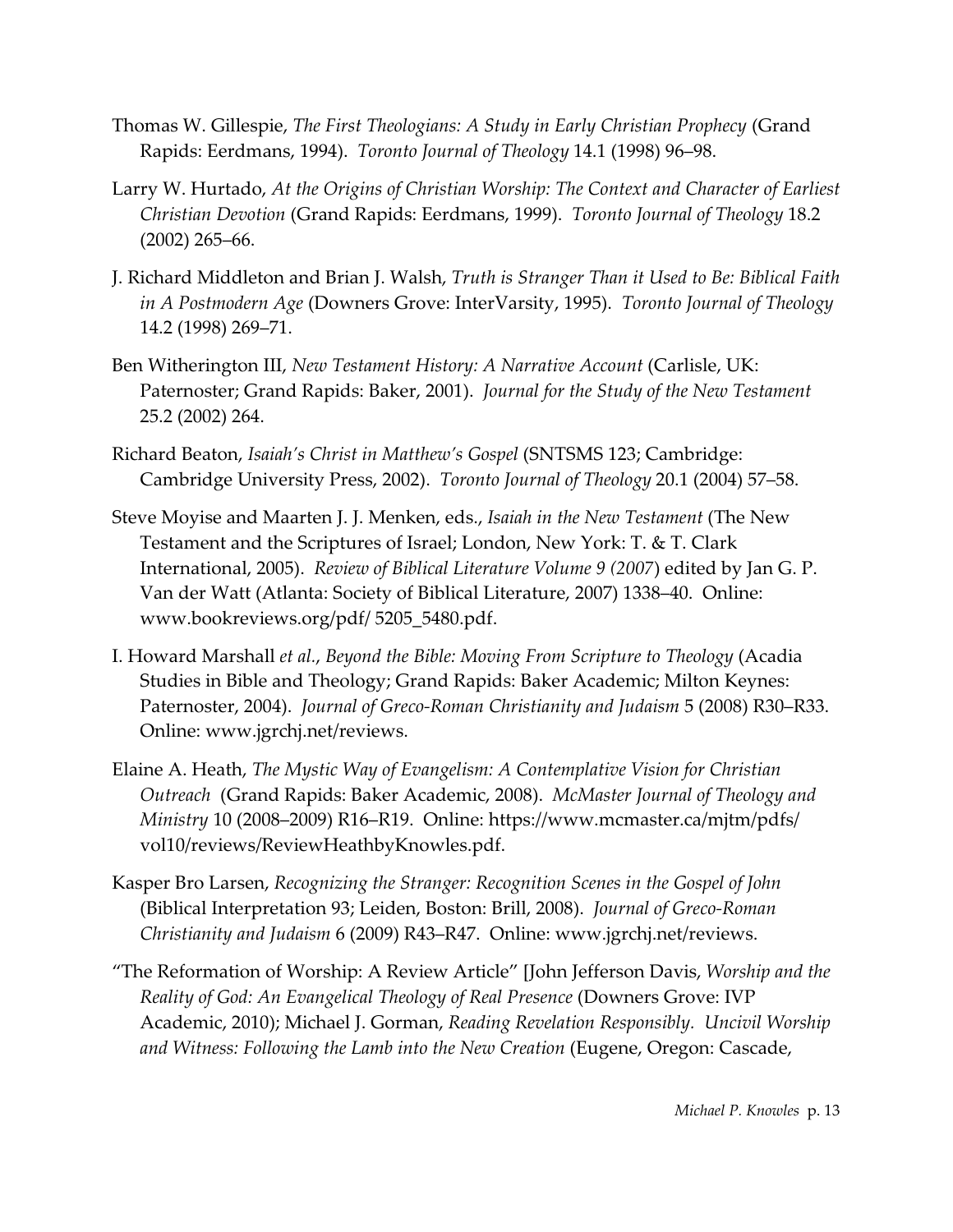2010); Ben Witherington III, *We Have Seen His Glory: A Vision of Kingdom Worship* (Calvin Institute of Christian Worship Liturgical Studies Series; Grand Rapids: Eerdmans, 2010)]. *McMaster Journal of Theology and Ministry* 13 (2011–2012) 3–14. Online: www.mcmaster.ca/mjtm/documents/Volume13/ MJTM13Knowlesworked. pdf.

- Bruce J. Harvey, *YHWH Elohim A Survey of Occurrences in the Leningrad Codex and their Corresponding Septuagintal Renderings* (Library of Hebrew Bible/Old Testament Studies 537; London, New York: T & T Clark, 2011). *Journal of Hebrew Scriptures* 12 (2012). No pages. Online: www.jhsonline.org/reviews/reviews\_new/review609.htm.
- Robert L. Plummer, *et al.*, eds., *Journeys of Faith: Evangelicalism, Eastern Orthodoxy, Catholicism, and Anglicanism* (Grand Rapids: Zondervan, 2012) *McMaster Journal of Theology and Ministry* 13 (2011–2012). No pages. Online: www.mcmaster.ca/mjtm/ documents/Volume13/13.MJTM.R23Knowles\_on\_Plummer.pdf
- Michael J. Quicke, *Preaching As Worship: An Integrative Approach to Formation in Your Church* (Grand Rapids: Baker, 2011). *McMaster Journal of Theology and Ministry* 13 (2011–2012). No pages. Online: www.mcmaster.ca/mjtm/documents/Volume13/ 13.MJTM. R11 Knowles\_on\_Quicke.pdf
- Glen G. Scorgie, *et al.*, eds., *Zondervan Dictionary Of Christian Spirituality* (Grand Rapids: Zondervan, 2011) *McMaster Journal of Theology and Ministry* 13 (2011–2012). No pages. Online: www.mcmaster.ca/mjtm/documents/Volume13/13.MJTM.R22 Knowles\_on\_DictSpirituality.pdf
- Luke A. Powery, *Dem Dry Bones: Preaching, Death, and Hope* (Minneapolis: Fortress, 2012). *Journal of the Evangelical Homiletics Society* 13.2 (2013) 70–72.
- Charles Fensham, *To the Nations For the Earth: A Missional Spirituality* (Toronto: Clements Academic, 2013). *McMaster Journal of Theology and Ministry* 16 (2014–2015)*.*  No pages. Online: http://www.mcmaster.ca/mjtm/documents/Volume16/ 16.MJTM. R13-Knowles\_on\_Fensham2.pdf
- David Schnasa Jacobsen, ed. *Homiletical Theology: Preaching as Doing Theology* (Eugene, Oregon: Cascade, 2015). *McMaster Journal of Theology and Ministry* 17 (2015–2016). No pages. Online: http://mcmaster.ca/mjtm/documents/Volume17/17.MJTM. R2-Knowles\_on\_Jacobsen.pdf
- Craig A. Evans and Jeremiah J. Johnston, eds. *Searching the Scriptures: Studies in Context and Intertextuality* (London: Bloomsbury T. & T. Clark, 2015). *Journal of Greco-Roman*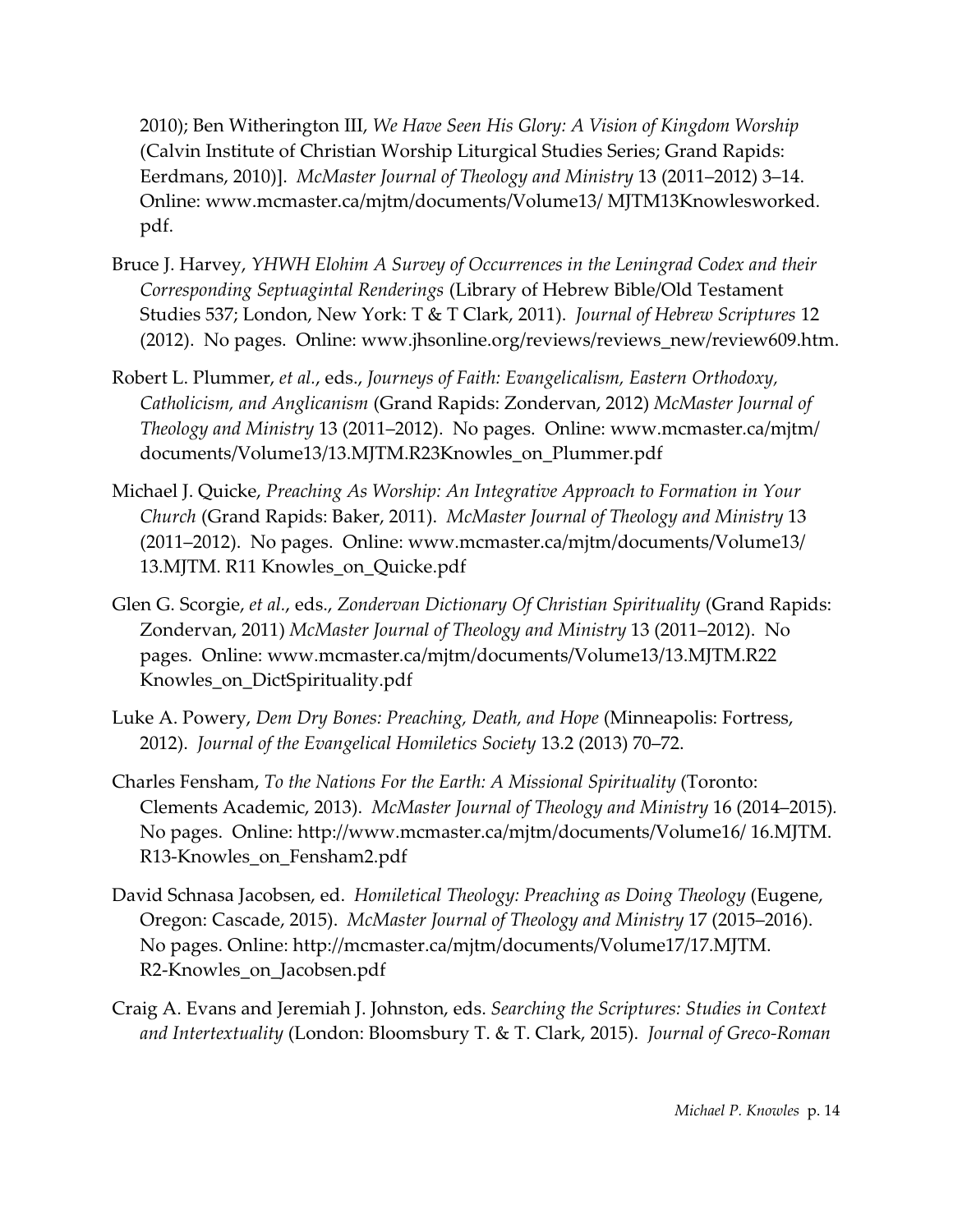*Christianity and Judaism* 12 (2016) R1–R7. Online: http://www.jgrchj.net/reviews/ 12.R1-R7-Knowles\_on\_Evans.pdf

- David H. C. Read. *Preacher: David H. C. Read's Sermons at Madison Avenue Presbyterian Church*, edited by John McTavish (Eugene, OR: Cascade, 2017); *McMaster Journal of Theology and Ministry* 18 (2016–2017) R17–21. Online: https://www.mcmaster.ca/ mjtm/documents/Volume18/18.MJTM.R4-Knowles\_on\_Read.pdf
- Maurice Elliott and Patrick McGlinchey, eds. *Perspectives on Preaching: A Witness of the Irish Church* (Dublin: Church of Ireland Publishing, 2017); *Homiletic* [*in preparation*].

#### **OTHER**

"Taking Leave" [short story; *Christian Week* Christmas Writing Contest, "Fiction" category]. *CW Christmas*, 5, 9. Supplement to *Christian Week* 15/18 (December 18, 2001).

"Good Friday" [poetry], *The Anglican Theological Review* 93.1 (Winter, 2011) 148–49.

"Orange Silk" (essay), *Topology Magazine*, online: http://www.topologymagazine.org/ essay/orange-silk/ [posted March 15, 2017]

#### **COURSES AND THESIS SUPERVISION**

| WYCLIFFE COLLEGE, TORONTO SCHOOL OF THEOLOGY |                        |
|----------------------------------------------|------------------------|
| The Ministry of Evangelism                   | 1991, 1992, 1994, 1996 |
| Evangelism and Mission in Luke-Acts          | 1992                   |
| Models of Contemporary Evangelism            | 1992, 1993, 1994, 1996 |
| Congregational Leadership and Evangelism     | 1993, 1995             |
| Evangelism in Cultural Context               | 1993, 1995             |
| Elementary New Testament Greek I             | 1993, 1994             |
| Elementary New Testament Greek II            | 1994, 1995             |
| The Gospel of Matthew                        | 1994                   |
| <b>Biblical Foundations for Evangelism</b>   | 1995                   |
| Evangelism and Electronic Media              | 1997                   |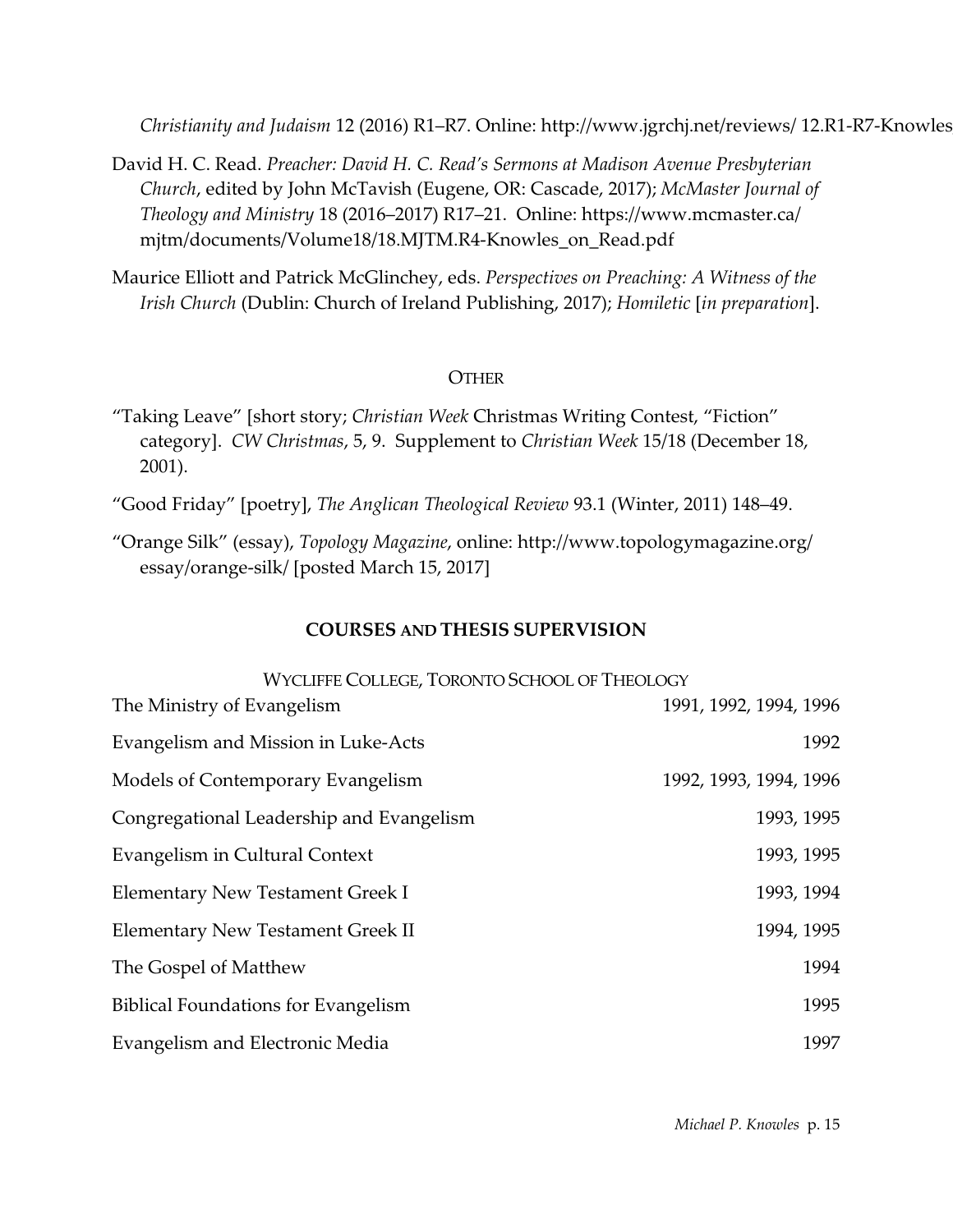| <b>ONTARIO BIBLE COLLEGE, TORONTO</b>                                               |                               |
|-------------------------------------------------------------------------------------|-------------------------------|
| The Life and Teachings of Christ                                                    | Fall, 1989                    |
|                                                                                     |                               |
| <b>ONTARIO THEOLOGICAL SEMINARY, TORONTO</b>                                        |                               |
| The Gospel According to Matthew                                                     | Summer, 1995                  |
| <b>REGENT COLLEGE, VANCOUVER</b>                                                    |                               |
| Transcending Cultures: Jesus' Prayer as Paradigm for Christian Worship Summer, 2000 |                               |
| CONWAY SCHOOL OF BROADCASTING, BURLINGTON                                           |                               |
| Lectures in Theology and Media                                                      | Fall 2001, 2002; Spring 2003  |
| CONTINENTAL THEOLOGICAL SEMINARY, BRUSSELS, BELGIUM                                 |                               |
| New Testament Exegetical Methods (Parables)                                         | Fall, 2016                    |
| MCMASTER DIVINITY COLLEGE, HAMILTON                                                 |                               |
| ADVANCED DEGREE (MA/DMIN/DPT/PHD)                                                   |                               |
| Trends and Prospects in Biblical Studies                                            | $1997 - 2002$                 |
| Preaching and Worship in the Small Church                                           | 2001                          |
| The Thirteen Attributes: A Biblical Theology of God                                 | 2005                          |
| Research Methods                                                                    | $2007 - 2010$ , $2015 - 2018$ |
| <b>Advanced Topics in Ministry Studies</b>                                          | 2007                          |
| Theological Contours of Christian Ministry                                          | $2011 - 2013$ , $2015 - 2017$ |
| Preaching Paul                                                                      | 2016                          |
| Preaching in the Post-Christendom Era                                               | 2017                          |
| Contemporary Approaches to Christian Spirituality                                   | 2017                          |
|                                                                                     |                               |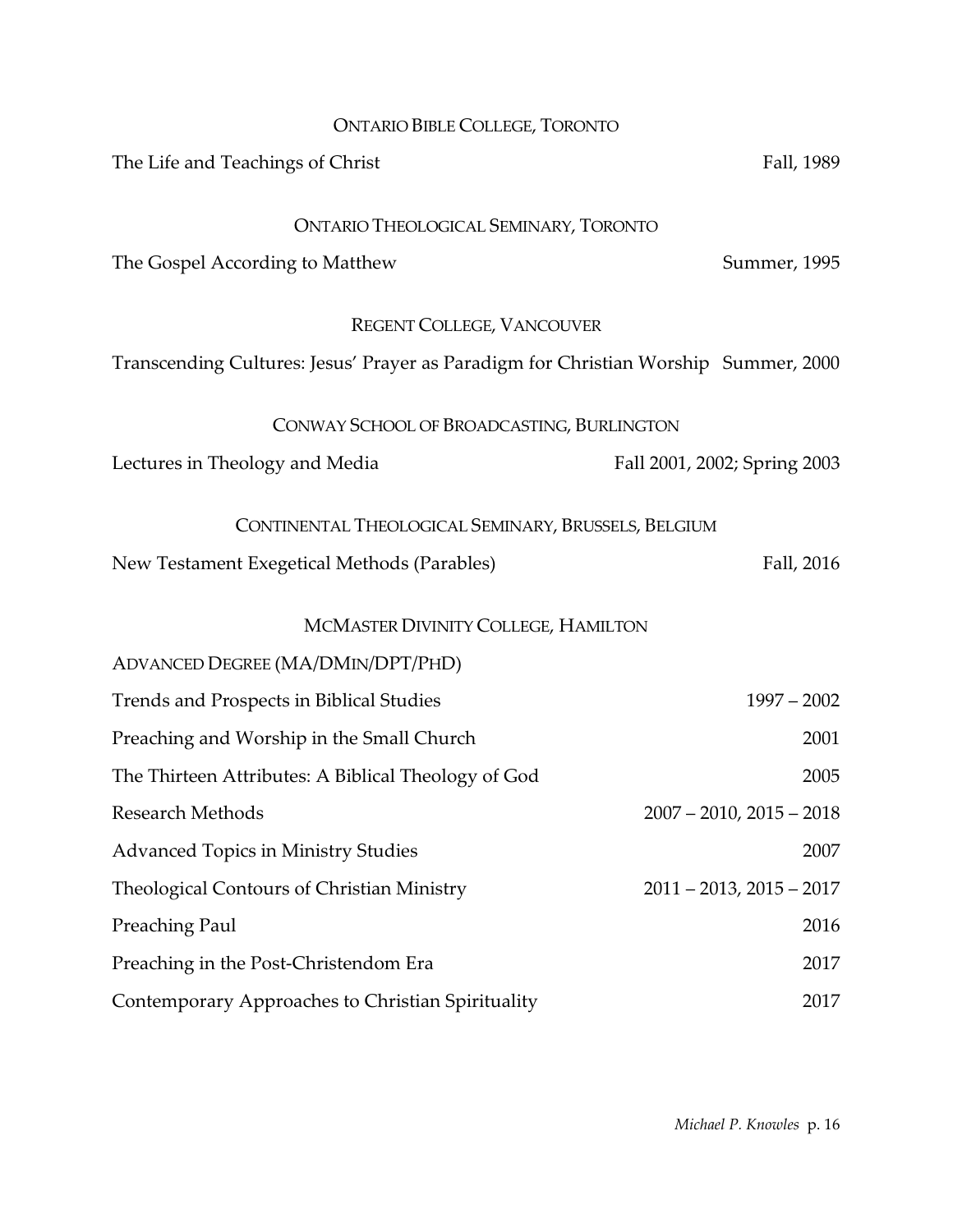| PROFESSIONAL DEGREE (MDIV/MTH/MTS)                                                                                   |                         |
|----------------------------------------------------------------------------------------------------------------------|-------------------------|
| Introduction to Worship and Preaching                                                                                | $1997 - 2006$           |
| Preaching: Preparation and Delivery/Art of Preaching                                                                 | 1998 - 2013, 2016, 2018 |
| <b>Field Education Ministry Reflection Seminar</b>                                                                   | $1997 - 2017$           |
| <b>Biblical Interpretation for Preaching: Matthew</b>                                                                | 1998                    |
| Denominational Polity and Practice: Anglicanism                                                                      | 1999                    |
| Prayer in the New Testament                                                                                          | 1999                    |
| Preaching Practicum; [re-titled:] Preaching Styles and Approaches                                                    | 1999                    |
| Preaching from the Psalms of Israel                                                                                  | 2000, 2006              |
| Narrative Preaching                                                                                                  | 2001                    |
| The Lord's Prayer and Christian Spirituality                                                                         | 2002, 2009, 2014        |
| <b>Introduction to New Testament Greek I</b>                                                                         | 2002                    |
| <b>Introduction to New Testament Greek II</b>                                                                        | 2003                    |
| Mission and Evangelism: Foundations and Strategies                                                                   | $2003 - 2006$           |
| Parables and Proclamation                                                                                            | 2004                    |
| New Testament Exegesis: Second Corinthians                                                                           | 2005                    |
| "Great Preachers" Seminar                                                                                            | 2006, 2012              |
| Biblical Theology; [re-titled:] Biblical Theology and Christian Worldview                                            | $2007 - 2016$           |
| Ministry Practice and Formation                                                                                      | $2008 - 2010$           |
| The Parables of Jesus: A Preaching Intensive<br>[re-titled:] Stories of the Kingdom: Preaching the Parables of Jesus | 2008<br>2013, 2015      |
| Preaching Paul/Preaching Paul — Greek Language                                                                       | 2009, 2013, 2016        |
| Theological Contours of Christian Ministry                                                                           | 2011                    |
| Foundations for Effective Ministry 2. Encountering God in Ministry:<br>Discipleship, Worship, and Proclamation       | 2013/14, 2015/16        |
| Preaching in Postmodern Culture; [re-titled:] Preaching in the Post-Christendom Era                                  | 2014, 2017              |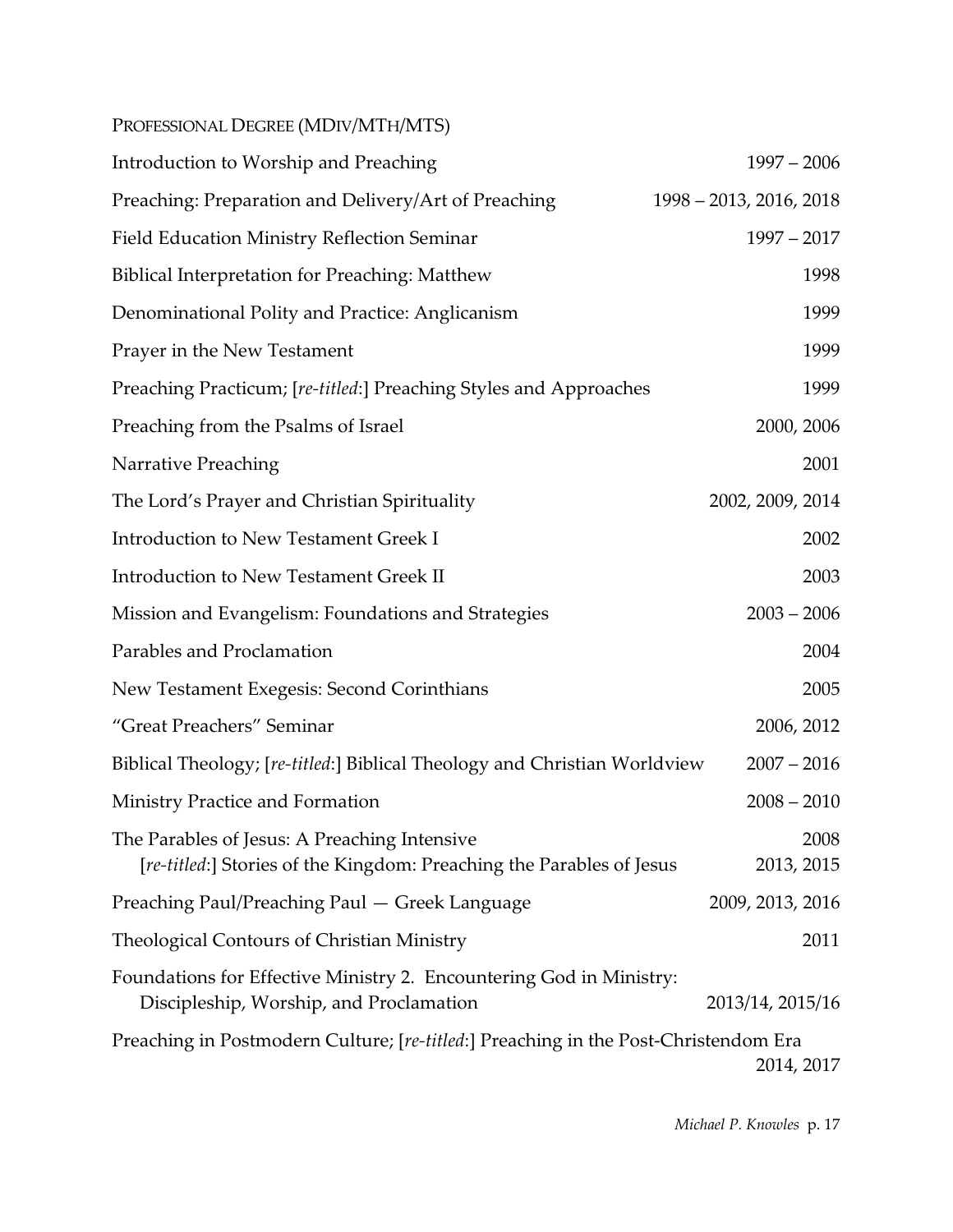| Spirituality and Christian Worldview              | 2014, 2018 |
|---------------------------------------------------|------------|
| <b>Exploring Contemporary Styles of Preaching</b> | 2014, 2017 |
| Preaching the Scriptures of Israel                | 2015       |
| <b>Exploring Contemporary Styles of Preaching</b> | 2017       |
| Contemporary Approaches to Christian Spirituality | 2017       |

# DIRECTED STUDY/READING COURSES

| Worship and Implications for Justice: A Biblical Study (M. Rak; M. Div.)                                                       | 1998 |
|--------------------------------------------------------------------------------------------------------------------------------|------|
| God's Mission and the Local Church (C. Rowe; D. Min.)                                                                          | 1998 |
| The Theology and Practice of Prayer (M. Smart; M. Div.)                                                                        | 1998 |
| A Study of Preaching in the Korean Church (D. Kim; D.Min.)                                                                     | 1999 |
| Models of Preaching and Worship in a Mennonite Context (M. Martin; D. Min.)                                                    | 1999 |
| Paul and Principles of Church Growth (W. Jones; Th. M.)                                                                        | 2000 |
| Speaking of God: An Historical Survey of Theologies of Divine Communication Within<br>the Mystical Tradition (J. Shriner; MTS) | 2000 |
| Conflict Resolution and Reconciliation: New Testament Resources (W. Milne; MTS) 2001                                           |      |
| Models of Preaching and Worship: Narrative and Post-Liberal Theologies (P. Holmes;<br>$D.$ Min.)                               | 2001 |
| The Pastoral Use of Judgement Traditions in Second Temple Judaism and Early<br>Christianity (B. Roe; D. Min.)                  | 2002 |
| Cultural Appropriateness & Effectiveness of Short-Term Missions (L. Traynor; MDiv)                                             | 2006 |
| Postmodernity and Church Planting (C. Wignall, MTS)                                                                            | 2006 |
| The Theme of Exile in Literature of the Second Temple Era (L. Beach; PhD)                                                      | 2006 |
| The Kingdom of God in the New Testament (D. Hunse; PhD)                                                                        | 2006 |
| Culture, Values, and Worldview: Anthropology for Mission Practice (D. Wright; MTS)                                             | 2007 |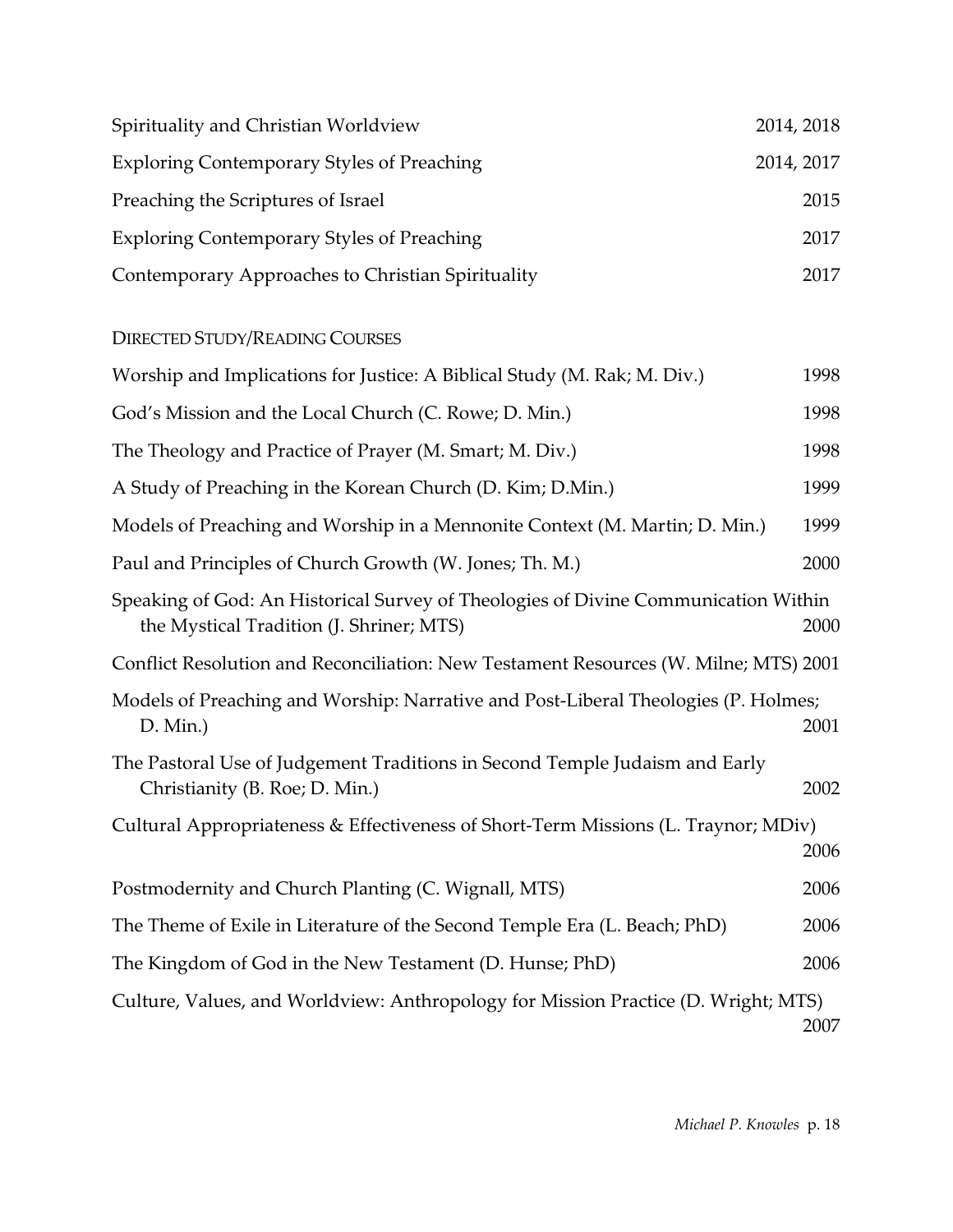| Sustainable Community Development and Biblical Principles of Integral Mission<br>(H. Vanderstelt and C. Wilson; MDiv) | 2008 |
|-----------------------------------------------------------------------------------------------------------------------|------|
| Perspectives on Mission in the 21 <sup>st</sup> Century (M. Draper; PhD)                                              | 2009 |
| A Charismatic Theology of Preaching (J. Samuel; PhD)                                                                  | 2009 |
| Evangelism as Worship (M. Draper; PhD)                                                                                | 2010 |
| Preaching the Scriptures of Israel (Patrick Sutherland; PhD)                                                          | 2012 |
| Articulating a Biblical Spirituality of Hope (H. Ngan; PhD)                                                           | 2014 |
| Ephesians and the Seal of the Holy Spirit (C. Abraham; MTS)                                                           | 2015 |
| Wesleyan Homiletics (D. Milne; PhD)                                                                                   | 2015 |
| Understanding Christian Conversion (J. McClung; MA)                                                                   | 2015 |
| Expository Preaching in the Context of Contemporary Homiletical and Pedagogical<br>Theory (C. Clements; PhD)          | 2016 |
| Puritan Preaching (D. Park; PhD)                                                                                      | 2016 |
| Missional Hermeneutics (M. Davis; PhD)                                                                                | 2017 |
| Ritual Studies and Worship (M. Krause; PhD)                                                                           | 2017 |

#### COMPREHENSIVE EXAMINATIONS

| <b>DOCTOR OF MINISTRY</b>   |                     |  |                                |  |
|-----------------------------|---------------------|--|--------------------------------|--|
| 2001                        | Hans Kater          |  | David Stephens                 |  |
|                             | Wanda Vassallo      |  | 2003 Owen Black                |  |
| 2002                        | Dale Austin         |  | 2004 Zena Attwood              |  |
|                             | <b>Steven Black</b> |  | <b>Candice Barber Stirling</b> |  |
|                             | Alan Calcutt        |  | 2006 Min Hee Park              |  |
|                             | John Jarvie         |  | <b>Brian Rowe</b>              |  |
|                             | Clayton Rowe        |  |                                |  |
| <b>DOCTOR OF PHILOSOPHY</b> |                     |  |                                |  |
| 2007                        | Lee Beach           |  | Joan DeVries                   |  |
|                             | Matthew Lowe        |  | Marilyn Draper                 |  |
| 2009                        | Jean-Paul Gedeon    |  | Jim Horsthuis                  |  |
| 2011                        | Louise Adnams       |  | Jon Stovell                    |  |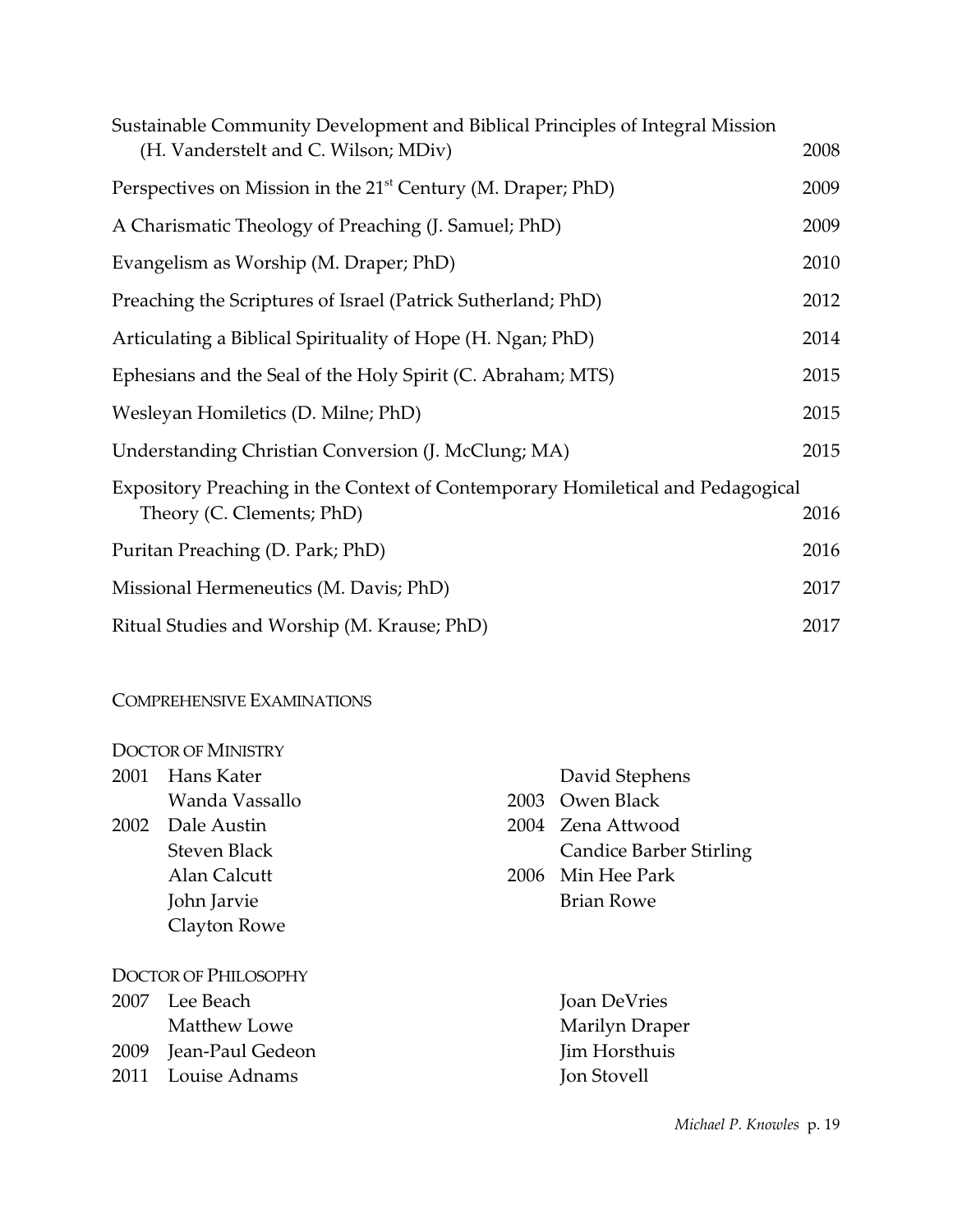| 2013 Bill DeJong |
|------------------|
| Sung Ho Kim      |

2015 Patrick Sutherland 2017 Douglas Milne

THESIS SUPERVISION AND APPRAISAL

DOCTOR OF MINISTRY

- 1998 Michel Belzile, McMaster Divinity College: "Principles of Congregational Worship Shared by Baptists through History and across Contemporary Baptist Worship Styles." [*Director*]
- 1999 Diane McLellan Walker, McMaster Divinity College: "'Diversity, Diversity, All is Diversity': The Impact of Feminist Theology on the Women in Ministry of the United Church of Canada." [*Director*]
- 1999 Peter Hay, McMaster Divinity College: "A Model for Church Planting in the Christian and Missionary Alliance of Canada." [*Reader*]
- 2001 Maurice Martin, McMaster Divinity College: "The Functional Theology of a Mennonite Congregation at Worship." [*Director*]
- 2006 Candice Barber Stirling, McMaster Divinity College: "The Incidence of Post Traumatic Stress Disorder or Complex Stress Disorder in Adult Missionary Kids and the Implications Upon the Resettlement Process and Church Affiliation in Their Country of Passport." [*Reader*]
- 2009 Min Hee Park, Acadia Divinity College: "Forming the Christian as Steward: A 'Kingdom of God' Perspective." [*Director*]
- 2012 Darcey R. Lazerte, Toronto School of Theology: "Evangelism in the Emerging Ecumenical Paradigm." [*External Examiner*]

DOCTOR OF THEOLOGY

- 2000 Chul Min Hur, Knox College, Toronto School of Theology: "Doctrinal Preaching and A Theology of the Cross." [*Reader*]
- 2006 Jung-Bog Lee, Emmanuel College, Toronto School of Theology: "Law-Gospel Preaching." [*Toronto School of Theology Internal Examiner*]

DOCTOR OF PHILOSOPHY

- 2010 Lee Beach, McMaster Divinity College: "A Hopeful Demise: A Biblical and Practical Theology of Exile for the Canadian Church Today." [*Primary Supervisor*]
- 2011 Jean-Paul Gedeon, McMaster Divinity College: "Questing in the In-Between: Revisioning Faith-Stage Theory." [*Secondary Supervisor*]
- 2011 Matthew Forrest Lowe, McMaster Divinity College: "Death Dismantled: Reading Christological and Soteriological Language in 1 Corinthians 15 in Light of Roman Imperial Ideology." [*Co-Supervisor*]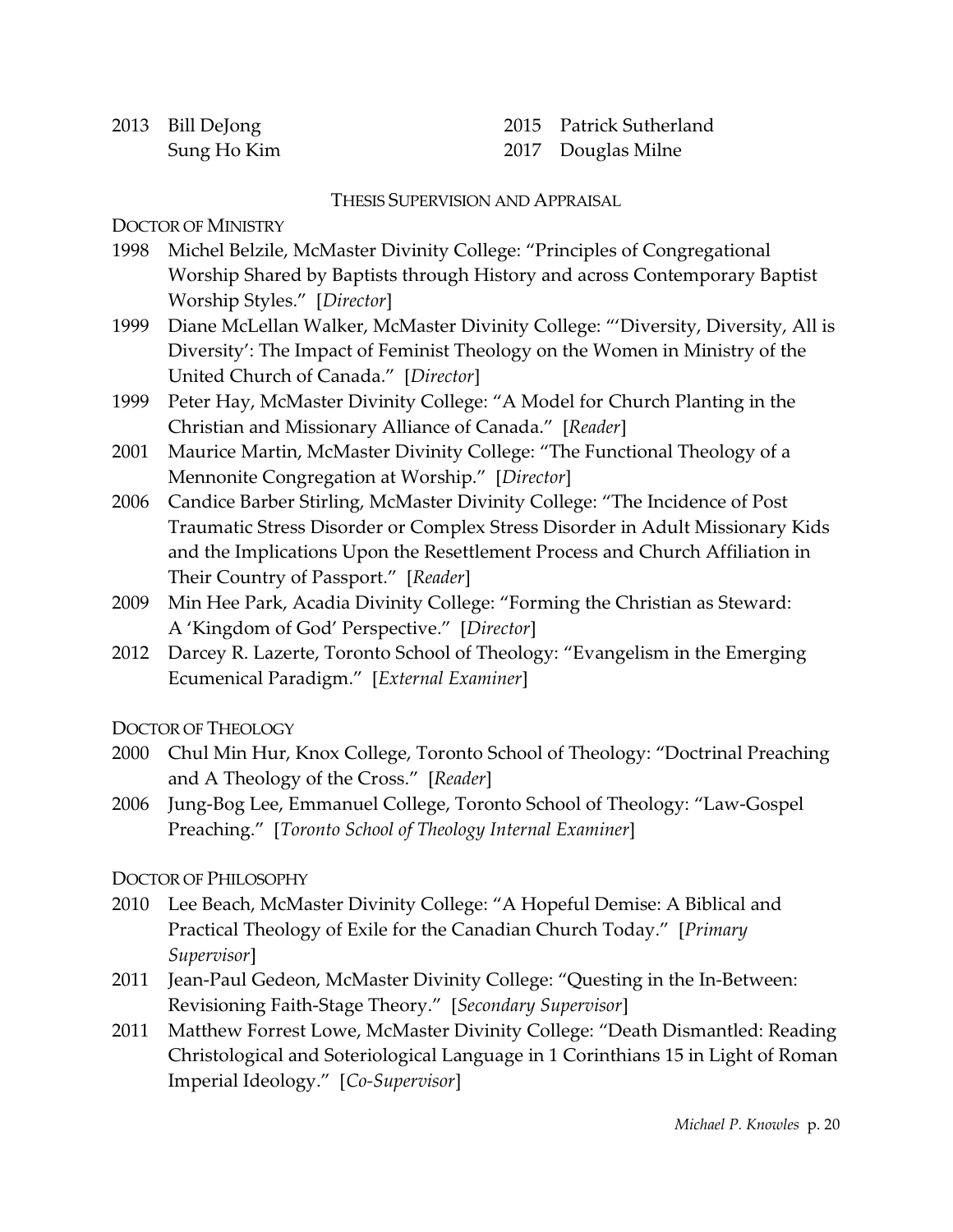- 2014 Dorothy Hunse, McMaster Divinity College: "Intimacy with God: A Reorienting Pastoral Theological Reflection upon Church Decline." [*Secondary Supervisor*]
- 2015 Louise Adnams, McMaster Divinity College: "Christ's Cry of Abandonment: Epicentre of a Pastoral Theology of Abandonment." [*Secondary Supervisor*]
- 2016 Marilyn Draper, McMaster Divinity College: "Lived Doxology: A Spiritual Theology for the Church in Mission." [*Primary Supervisor*]
- 2016 Jon Stovell, McMaster Divinity College: "As with the King, So with the Kingdom: A Christomorphic Eschatology." [*Secondary Supervisor*]
- 2017 William DeJong, McMaster Divinity College: "Eucharistic Reciprocity: A Practical Theological Inquiry into the Virtue of Gratitude." [*Secondary Supervisor*]
- 2018 Patrick Sutherland, McMaster Divinity College: "The Preacher as Navigator: An Examination of Contemporary Homiletics through the Work of Albert Borgmann." [*Secondary Supervisor*]

*In Progress*:

- < Matthew Davis, McMaster Divinity College. [*Primary Supervisor*, September 2016 ]
- < Michael Krause, McMaster Divinity College. [*Primary Supervisor*, September 2015 ]
- Douglas Milne, McMaster Divinity College: "The Functionality of Holiness Through God's Grace Observed in John Wesley's Writings." [*Primary Supervisor*, September  $2012 -$ ]
- < Dongjin Park, McMaster Divinity College. [*Primary Supervisor*, September 2016 ]

# DOCTOR OF PRACTICAL THEOLOGY

*In Progress*:

- < Nathan Beresh, McMaster Divinity College. [*Primary Supervisor*, September 2018 ]
- < Seungvin (Vincent) Shin, McMaster Divinity College. [*Primary Supervisor*, September 2018 – ]

MASTER OF ARTS

- 2005 Joel Lock, McMaster Divinity College: "The Titles Attributed to Jesus in the Synoptic Gospels." [*Secondary Supervisor*]
- 2006 Jason Mills, McMaster Divinity College: "Learners in Eclectic Communities: Leadership Principles for the Postmodern Church." [*Primary Supervisor*]
- 2007 Peter Nguyen, McMaster Divinity College: "A Cultural Foundation for Veneration of Ancestors Among Vietnamese Catholics and Its Liturgical Implications." [*Secondary Supervisor*]
- 2008 Benjamin Baxter, McMaster Divinity College: "'In the Original Text It Says...': A Study of the Discussion of the Hebrew and Greek Languages Within Evangelical Commentaries, with a View to the Fallacies Noted in Barr's *The Semantics of Biblical Language* and Carson's *Exegetical Fallacies*." [*Secondary Supervisor*]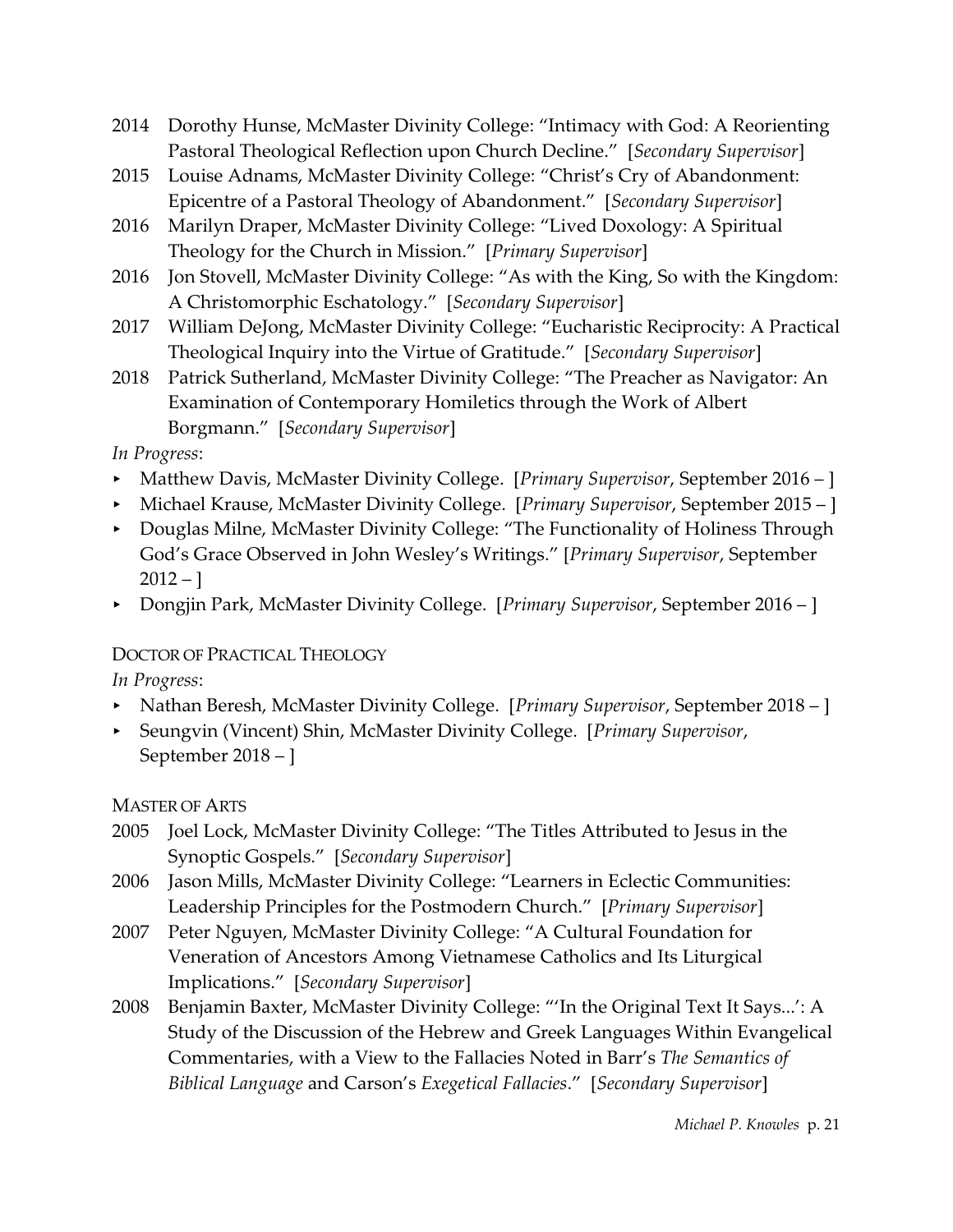- 2009 Jonathan Vroom, McMaster Divinity College: "The *Lex Talionis* in its Literary Context." [*Secondary Supervisor*]
- 2010 Karen J. Harding, McMaster Divinity College: "Narratives of Exclusion: Toward a Pastoral Theology of Community." [*Secondary Supervisor*]
- 2012 Robert W. Hurkmans, McMaster Divinity College: "Sabbath, Jubilee, and the Repair of the World." [*Primary Supervisor*, November 2008 – April 2011]
- 2013 Emad Botros, McMaster Divinity College: "The Merciful and Compassionate God: Biblical Theology in an Islamic Context." [*Secondary Supervisor*]
- 2016 Dongjin Park, McMaster Divinity College: "The Agency of the Holy Spirit in the Homiletical Theology of Martin Lloyd-Jones." [*Primary Supervisor*]
- 2017 Jeremy McClung, McMaster Divinity College: "Evangelism as Spiritual Direction: Implications of a Relational Paradigm of Conversion." [*Secondary Supervisor*]

MASTER OF PHILOSOPHY

2007 Rick VanManen, Institute for Christian Studies, Toronto: "Bursting the Banks: Matthew's Use of Israel's Wisdom Tradition." [*External Examiner*]

MASTER OF THEOLOGY

- 2001 Stephen Bedard, McMaster Divinity College: "The Return of the Spirit: Acts 2 in the Context of Second Temple Judaism." [*Primary Supervisor*]
- 2001 William Jones, McMaster Divinity College: "Jewish Ritual Washing and Christian Baptism." [*Secondary Supervisor*]

## MASTER OF THEOLOGICAL STUDIES

- 2005 David Donaldson, McMaster Divinity College: "Empowered Followers: The Measure of Success for Empowered Leadership?" [*Secondary Supervisor*]
- 2007 Sandra Smith, McMaster Divinity College: "'The Wrath of God is Being Revealed from Heaven': An Examination of Romans 1:18 in Light of the Pauline Corpus." [*Primary Supervisor*]
- 2008 Mary Conway, McMaster Divinity College: "From Objective Observation to Subjective Participation: How the Speaking Voices in Lamentations Lead from Suffering to Redemption." [*Secondary Supervisor*]
- 2008 Donald Corry, McMaster Divinity College: "Organic Leadership: A Communal and Missional Approach to Mentoring." [*Secondary Supervisor*]
- 2008 Jamie Hussain, McMaster Divinity College: "God's Compassion Discovered in the Laws Concerning the Marginalized." [*Secondary Supervisor*]
- 2009 Jeaman Choi, McMaster Divinity College: "The Reading of Psalm 29 within the Psalter." [*Secondary Supervisor*]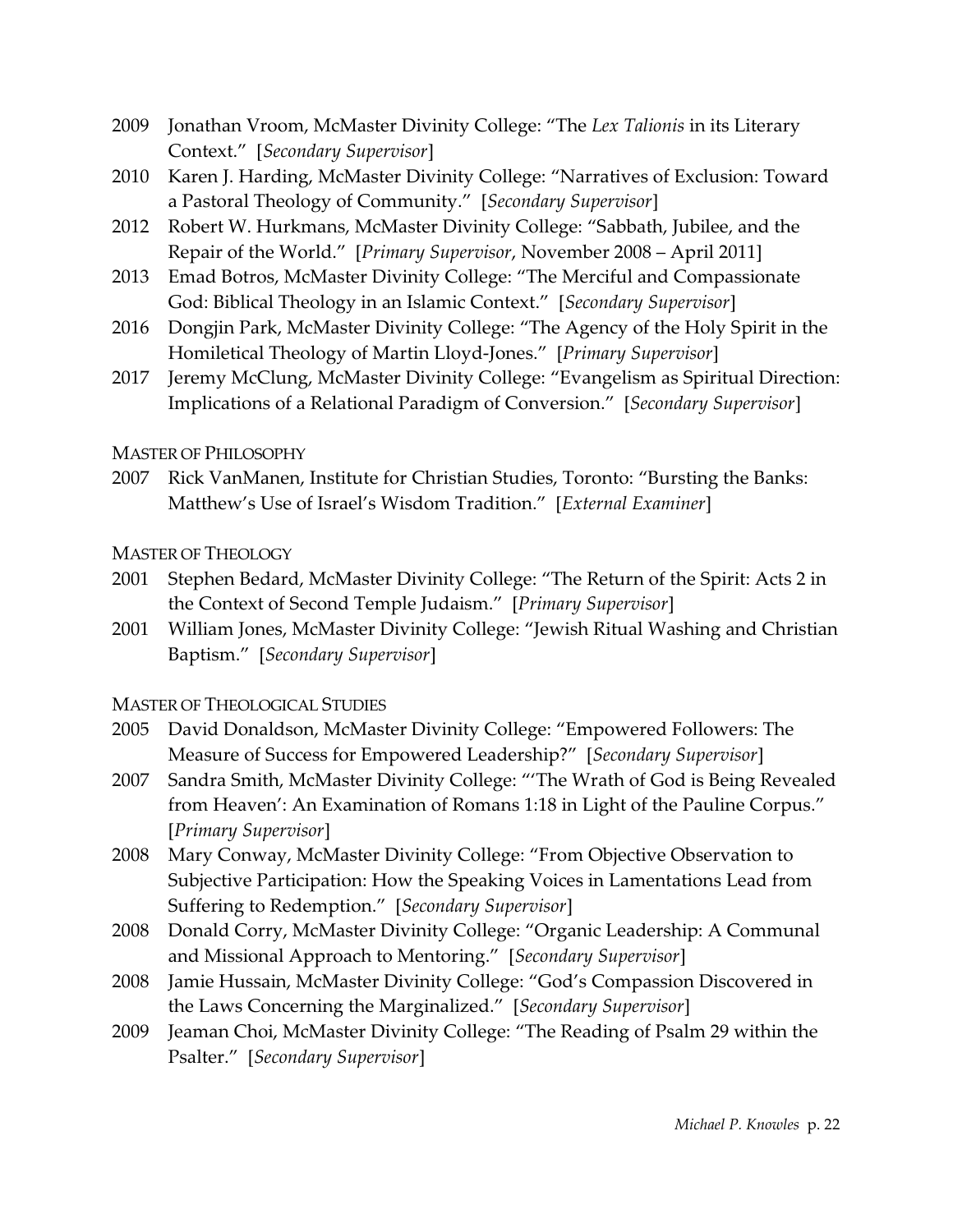MASTER OF DIVINITY

- 2003 David Williams, "The Rhetorical Technique of Jonathan Edwards." [*Secondary Supervisor*]
- 2014 Dominic Krakowski, "Re-Imagining Church Leadership in 21<sup>st</sup> Century Canadian Culture From the Doctrine of the Incarnation." [*Secondary Supervisor*]

## **CONFERENCES AND ADDRESSES**

ACADEMIC

May 30, 1989

▶ "Moses, the Law, and the Unity of 4 Ezra," (1998 Canadian Society of Biblical Studies Founders' Prize); conference paper for the Canadian Society of Biblical Studies Annual Meeting, Université Laval, Québec.

June 13, 1995

• "'Christ in You, the Hope of Glory'; Discipleship in Colossians"; conference paper for "Patterns of Discipleship in the New Testament," H. H. Bingham Colloquium in New Testament, McMaster Divinity College, Hamilton, Ontario.

June 23, 1998

► "Everyone Who Hears These Words of Mine'; Four Parables of Discipleship"; conference paper for "The Parables of Jesus – Then and Today," H. H. Bingham Colloquium in New Testament, McMaster Divinity College, Hamilton, Ontario.

June 4, 1999

< Session Chair for "Trajectories of Biblical Tradition," Canadian Society of Biblical Studies Annual Meeting, Bishop's University, Lennoxville, Québec.

November 20, 2000

< "'Wide Is the Gate and Spacious the Road That Leads to Destruction': Matthew 7:13–14 in Light of Archaeological Evidence"; seminar paper for the "Archaeological Excavations and Discoveries: Illuminating the Biblical World" Session, Society of Biblical Literature Annual Meeting, Nashville, Tennessee.

January 25, 2002

**Fight** "From Vulnerable to Venerable: Scriptural Perspectives on Aging and the Elderly"; plenary address at "Faith Community Response to Abuse of Older Persons" Workshop, Centre on Religion and Aging, McMaster Divinity College, Hamilton, Ontario.

June 8, 2002

► "Reading Matthew: The Gospel as Oral Performance"; conference paper for "Reading the Gospels Today," H. H. Bingham Colloquium in New Testament," McMaster Divinity College, Hamilton, Ontario.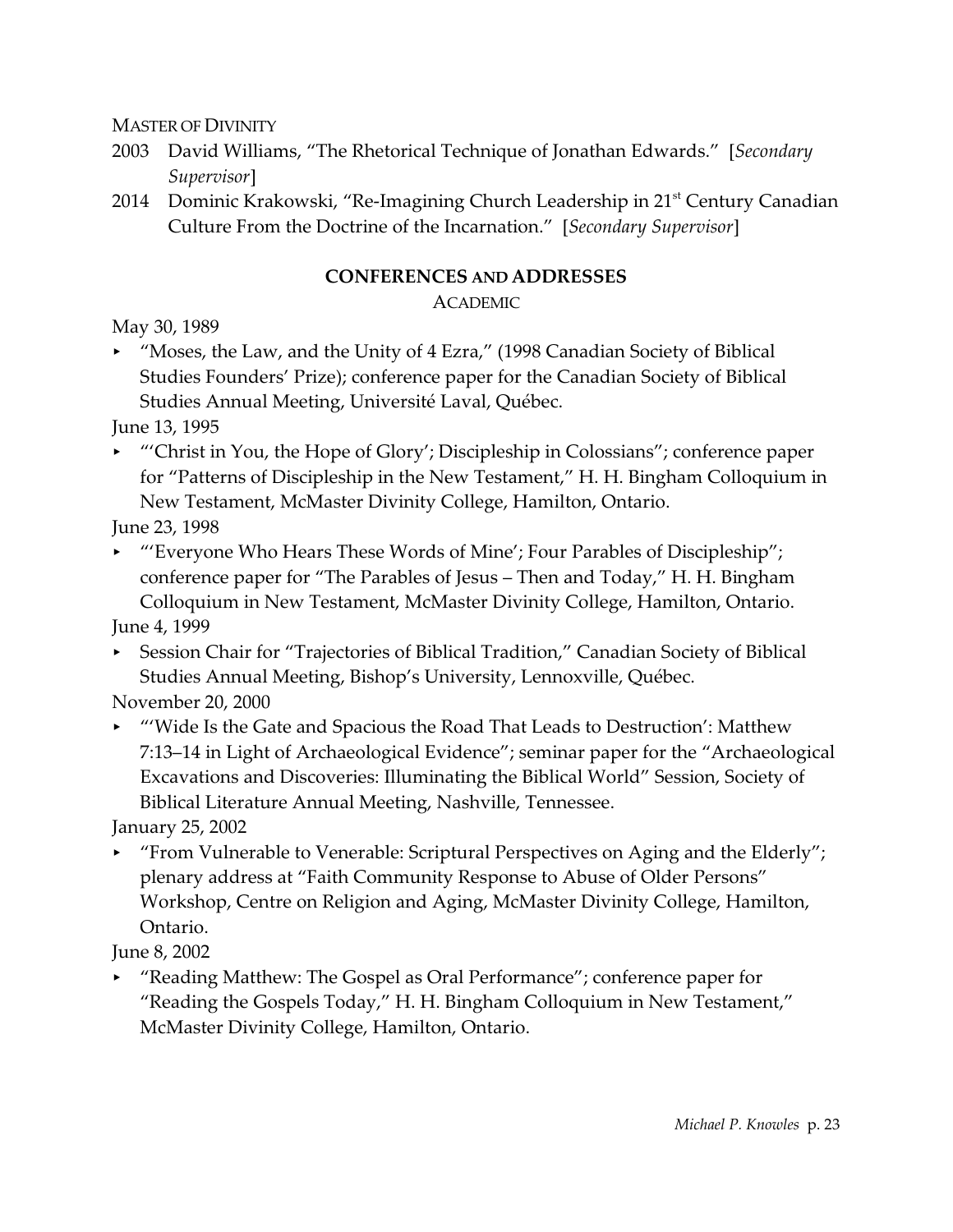June 7, 2003

< "Scripture, History, Messiah: Scriptural Fulfilment and the Fullness of Time in Matthew's Gospel"; conference paper for "Hearing the Old Testament through the New: The Use of the Old Testament in the New Testament," H. H. Bingham Colloquium in New Testament, McMaster Divinity College, Hamilton, Ontario. November 9, 2004

< "Homiletical Implications of Paul's Theology of the Cross"; public lecture for Theological Research Seminar, McMaster Divinity College, Hamilton, Ontario. September 23, 2005

• "Discipleship and Preaching"; plenary address at SEAD (Scholarly Engagement with Anglican Doctrine) Canada Conference, Wycliffe College, Toronto, Ontario.

December 2, 2005

< "Cruciform Spirituality and the Homiletics of Paul"; seminar paper for the "Hermeneutics and Bible Study" section, Academy of Homiletics Annual Meeting, Williamsburg, Virginia.

May 27, 2006

► "Mark, Matthew, and Mission: Faith, Failure, and the Fidelity of Jesus"; conference paper for "Christian Mission: Old Testament Foundations and New Testament Developments," H. H. Bingham Colloquium in New Testament, McMaster Divinity College, Hamilton, Ontario.

June 7, 2008

< "The Least, the Lost, and the Last: Christ's Church in the Gospels"; conference paper for "The Church in the New Testament," H. H. Bingham Colloquium in New Testament, McMaster Divinity College, Hamilton, Ontario.

September 30, 2008

< "The Preacher as Self-Consuming Artifact: Paul, Corinth, and a Homiletic of Eccentricity"; colloquium presentation for the Toronto School of Theology Homiletics Seminar.

November 22, 2008

► "Unbearably Crushed: Toward a Cruciform Homiletic in Paul"; for "Perspectives on Preaching from Paul"; invited seminar paper for the *Homiletics and Biblical Studies* section, Society of Biblical Studies Annual Meeting, Boston, Massachusetts.

November 18, 2009

< "Theological Implications of Diverse Uses of the Gospel Texts in History: A Critical Perspective"; conference paper for "Mark and Matthew. Texts and Contexts II: Hermeneutics, Reception History, Theology. An International Conference," McMaster University, Hamilton, Ontario.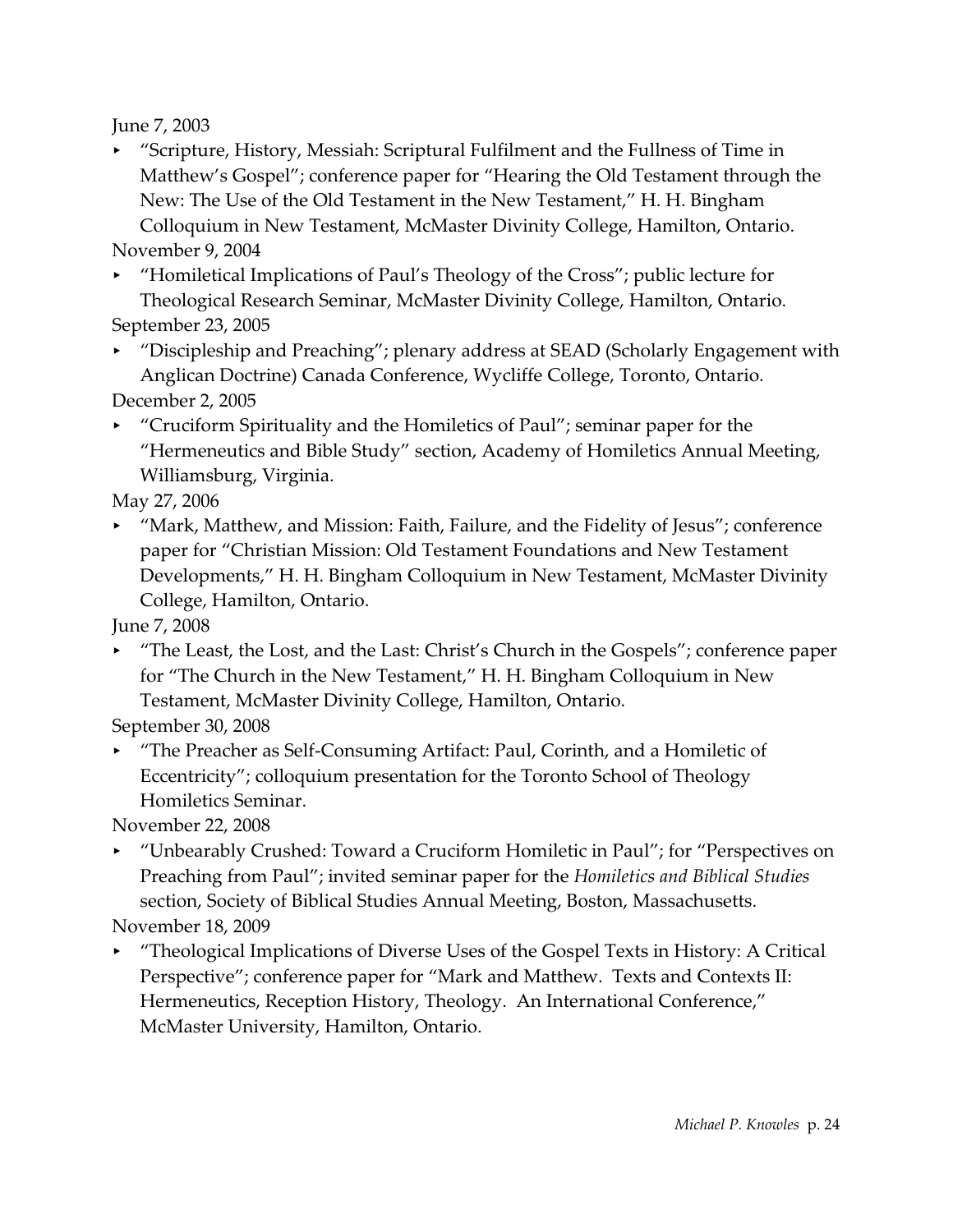May 29, 2011

< "Sowing Seeds: A Parabolic Homiletic"; conference paper for the Canadian Evangelical Theological Society Annual Meeting, Congress 2011 of the Humanities and Social Sciences, University of New Brunswick, Fredericton, New Brunswick.

June 11, 2011

▶ "Cross-Cultural Preaching: Proclaiming a Global Faith"; conference paper for "Global Christianity" conference with Dr. Philip Jenkins, McMaster Divinity College, Hamilton, Ontario.

December 6, 2013

< "God-Talk, Testimony, and the Difficulty of Preaching: A Conversation with Paul Ricoeur and Luke the Evangelist"; seminar paper for the Academy of Homiletics Hermeneutics and Biblical Studies Workgroup, Academy of Homiletics Annual Meeting, Louisville, KY.

December 4, 2015

**EXCONSTANGER 12 THE VIOLET STANGER FOR THE LILIES:** A Hermeneutic of the New Creation"; seminar paper for the Academy of Homiletics Hermeneutics and Biblical Studies Workgroup, Academy of Homiletics Annual Meeting, Nashville, TN.

October 27, 2017

< "Preaching Before Posting: Lessons for Today from the Early Sermons of Martin Luther"; Reformation: Then and Now Conference, McMaster Divinity College, Hamilton, Ontario.

November 13, 2018

 $\blacktriangleright$  "Homiletics, Speech Act Theory, and the Spirit of God"; seminary paper for the Practical Theology Workgroup; Evangelical Theological Society Annual Meeting, Denver, CO.

> PUBLIC LECTURES AND CHRISTIAN EDUCATION PRESENTATIONS (SELECTED; EXCLUDING SERMONS/SERMON SERIES)

March – April, 1991

< Adult Education Series: "Exploring Evangelism: A Six-Week Course for Parish Groups," St. Timothy's Anglican Church, Toronto, Ontario.

May, 1992

< Workshop: "New Testament Models of Evangelism," National Ecumenical Chaplains' Conference, University of Waterloo, Waterloo, Ontario.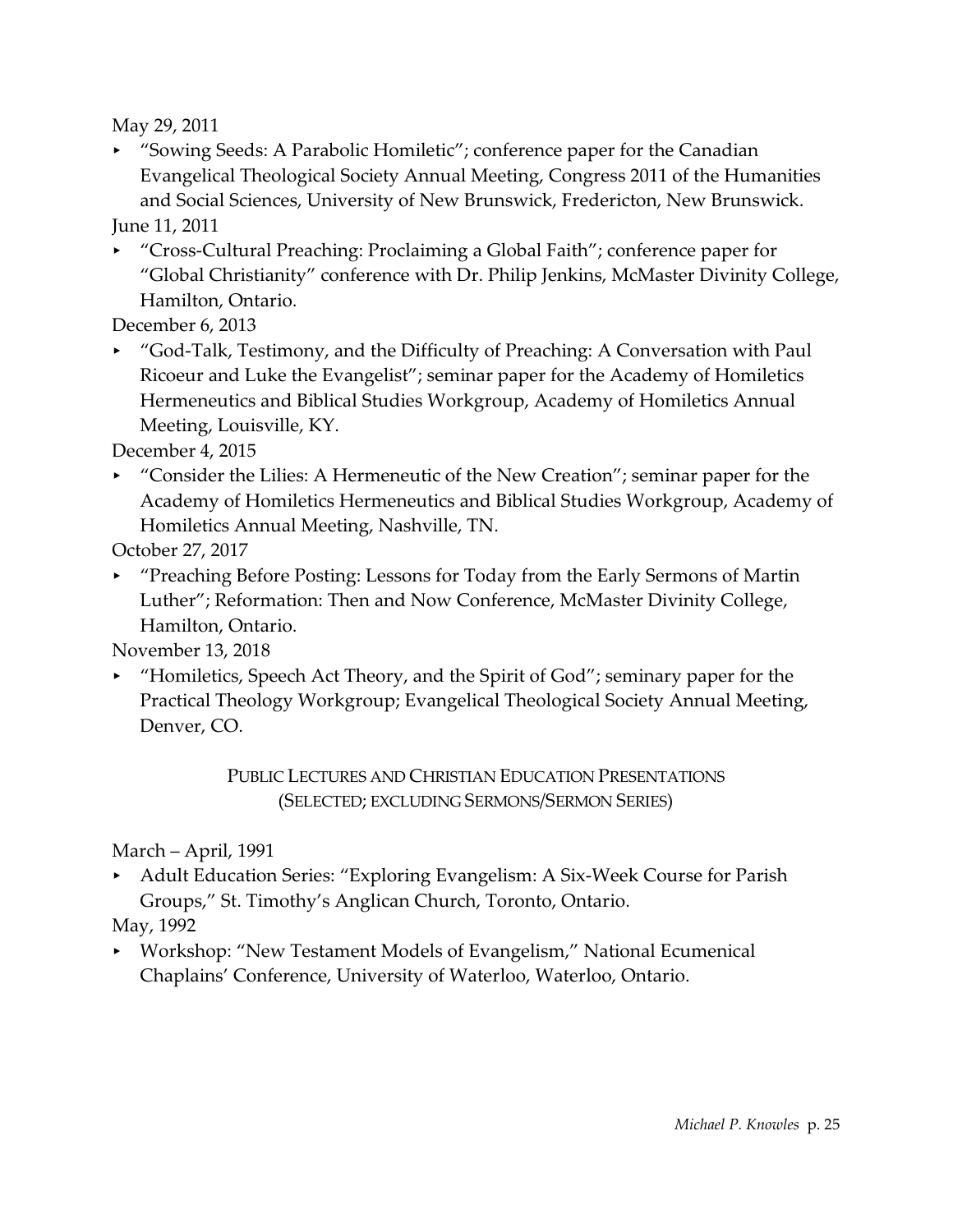October, 1992

▶ Plenary Address: "Ten Reasons to Share Your Faith," Synod of the Anglican Diocese of Brandon, Brandon, Manitoba.

March, 1993

- < Christian Education Series: "The Riches of God's Grace: A Lenten Study Series on Paul's Letter to the Ephesians," St. Bride's Anglican Church, Clarkson, Ontario.
- October, 1993
- < Workshop: "God's Building; God's People," Anglican Church of St. John the Evangelist, Kitchener, Ontario.

November, 1993

• Christian Education Series: "God's People in Motion: The Old Testament for Today," Trinity Anglican Church, Streetsville, Ontario.

February, 1994

• Christian Education Lecture: "Paul's Letter to the Galatians," Anglican Church of St. Timothy, Toronto, Ontario.

March, 1994

• Christian Education Series: "'Behold, I Make All Things New': Exploring the New Testament," Trinity Anglican Church, Streetsville, Ontario.

June, 1994

▶ Session Chair, "Essentials '94" National Conference, John Abbott College, Ste-Annede-Bellevue, Québec.

September, 1994

< Keynote Addresses: "Knowing and Living the Kingdom of God," Wycliffe College Community Retreat, Muskoka Woods Sports Resort, Rosseau, Ontario.

September, 1994

< Adult Education Workshop: "Knowing, Showing, and Speaking Your Faith: A Workshop on Evangelism," Anglican Deanery of Etobicoke, Etobicoke, Ontario.

October, 1994

► Keynote Addresses: "God in My Story: A Conference on Evangelism," for Brantford Deanery, Anglican Diocese of Huron; St. Jude's Church, Brantford, Ontario.

November, 1994

▶ Sunday School Teachers' Retreat: "Knowing Jesus; Making Jesus Known," Anglican Church of St. Jude, Bramalea, Ontario.

April, 1995

< Keynote Addresses: "The Parish As Evangelizing Community"; Anglican Diocese of Huron, London, Ontario.

May, 1995

< Adult Education Address: "The Holy Spirit in Christian Discipleship," St. James United Church, Etobicoke, Ontario.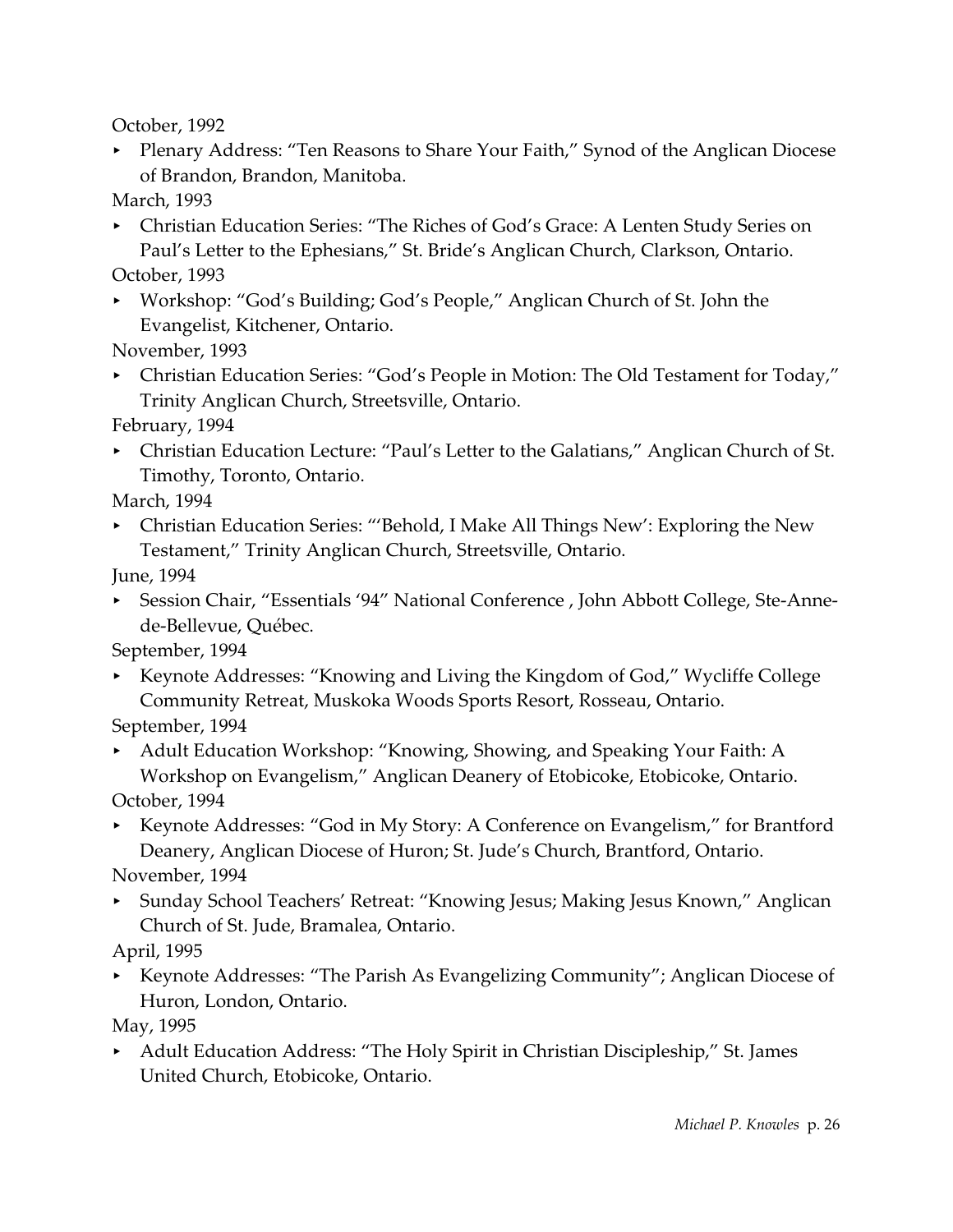November, 1995

▶ Parish Retreat: "Faith and Ministry in a Changing World," St. Timothy's Anglican Church, Toronto, Ontario.

April, 1996

▶ Workshop: "One Generation From Extinction," Wycliffe College, Toronto, Ontario. September, 1996

▶ Adult Education Workshop: "What Does It Mean to Follow Jesus?"; Anglican Church of St. John the Evangelist, Kitchener, Ontario.

May, 1997

▶ Conference Workshop: "Engaging God's Vision for Community and Congregational Ministry," Anglican Fellowship of Prayer International Conference, Toronto, Ontario.

August, 1997

▶ Adult Education Workshops: "The Name of God" and "Road Maps: Three Ways for Walking": International Fellowship of Evangelical Students Regional Board Consultation (North America and the Caribbean), Ontario Pioneer Camp, Port Sydney, Ontario.

October, 1997

• Christian Education series: "God's People in Motion: The Old Testament for Today," St. James Anglican Church, Etobicoke, Ontario.

January, 1998

< Workshop for McMaster Divinity College Field Education Supervisors: "'Where is God in All This?': Theological Reflection in the Supervisory Relationship," McMaster Divinity College, Hamilton, Ontario.

April, 1998

< Adult Bible Study Addresses: "Reflections on John 20," for "Courage to Speak: Faith, Confidence, and Faithfulness in Evangelism" Conference, Winnipeg, Manitoba.

April – May, 1998

• Christian Education series: "'Behold, I Make All Things New': Exploring the New Testament," St. James Anglican Church, Etobicoke.

June, 1998

► Keynote Addresses: "Enriching the Church Through Worship," 1998 Baptist Convention of Ontario and Québec Annual Assembly, Ottawa, Ontario.

August, 1998

< Keynote Addresses: "The Nine Billion Names of God," Ontario Pioneer Family Camp, Port Sydney, Ontario.

September, 1998

**EXECO Address: "Be Still and Know," McMaster Divinity College Community** Retreat, Canterbury Hills Conference Centre, Ancaster, Ontario.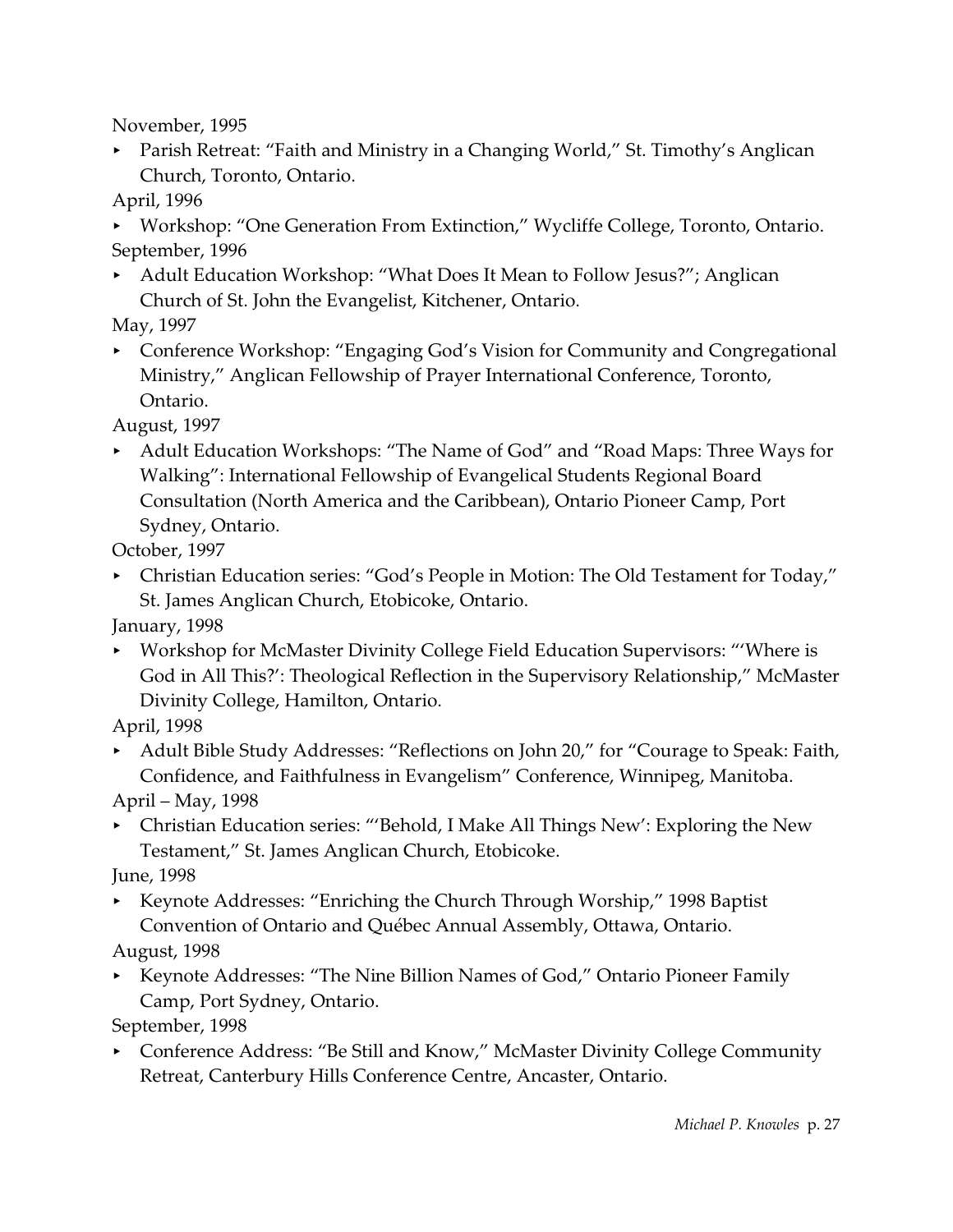September, 1998

< Pastors' Conference: "The Care and Feeding of Pastors," for Baptist Convention of Ontario and Québec Guelph Association, First Baptist Church, Guelph, Ontario.

October, 1998

< Pastors' Conference: "Refocusing on the Basics," for Baptist Convention of Ontario and Québec Niagara-Hamilton Association, Trinity Baptist Church, Hamilton, Ontario.

March, 1999

► Lecture: "The Worth of Worship"; Yorkminster Park Theological Forum, Yorkminster Park Baptist Church, Toronto, Ontario.

October, 1999

• Plenary Addresses: "Belonging to God: Models for Evangelism" and "Walking With God: Evangelism on the Damascus, Gaza, and Emmaus Roads," Evangelism 2000 Conference, Anglican Diocese of New Westminster, St. John's (Shaughnessy) Anglican Church, Vancouver, BC.

September, 2000

▶ Retreat Speaker: "Abiding In Christ," McMaster Divinity College Annual Retreat, Canterbury Hills Conference Centre, Ancaster, Ontario.

September, 2000

• Plenary Addresses: "Heroes: Legend, Myth, and Reality"; St. James (Humber Bay) Anglican Church Annual Men's Retreat, Ontario Pioneer Camp, Port Sydney, Ontario.

October, 2001

• Plenary Addresses: "Speaking of Jesus: Biblical Evangelism Today" ("Walking with Jesus: Evangelism on the Damascus, Gaza, and Emmaus Roads"; "Learning from Jesus: Evangelism as Incarnation, Crucifixion, and Resurrection"; "Belonging to Jesus: Models for Engaging Faith"): BCOQ Northern Association, Sault Ste. Marie, Ontario.

February, 2002

< Plenary Addresses: "Praying With Jesus"; St. James (Humber Bay) Anglican Church Family Retreat, Ontario Pioneer Camp, Port Sydney, Ontario.

April, 2002

• Christian Education Workshop: "Praying With Jesus: A Workshop on Prayer"; Queensway Baptist Church, Brantford, Ontario.

February, 2003

< Script consultant and on-camera host for "Honouring the Elderly: Elder Abuse and the Faith Community" (video on elder abuse and the local congregation). Toronto: Ontario Network for the Prevention of Elder Abuse/Deveaux-Babin Productions, 2003.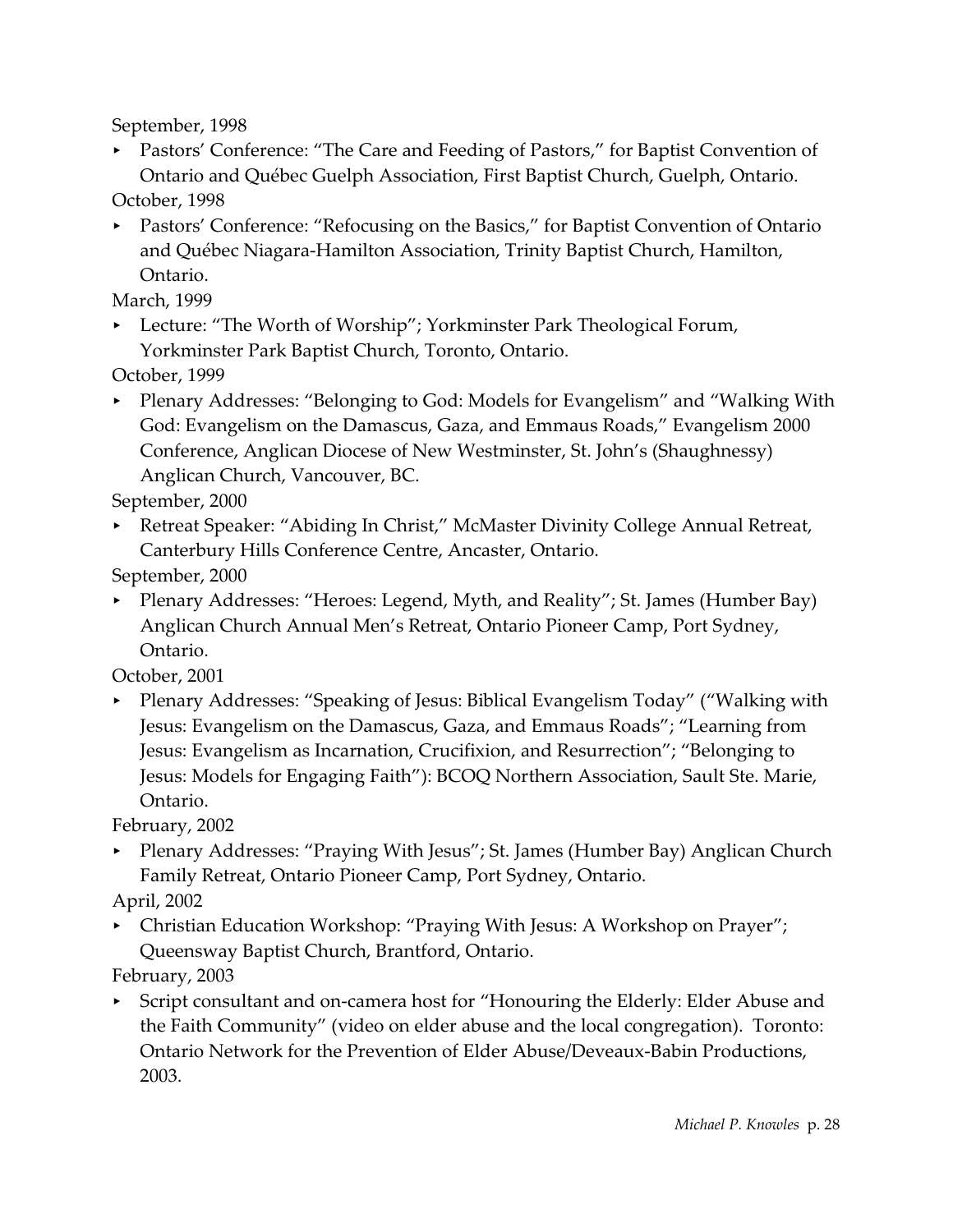March, 2003

Adult Education Addresses: "On Singing the Lord's Song in a Strange Land"; St. James (Humber Bay) Anglican Church Family Retreat, Ontario Pioneer Camp, Port Sydney, Ontario.

October, 2003

**EXECONSERVITG:** Consultation regarding "Police and Faith Communities Working Together to Combat Elder Abuse" grant proposal to the Ontario Ministry of the Attorney General, Victim Services Division, from the Ontario Network for the Prevention of Elder Abuse (ONPEA).

March, 2006

**Presentation to McMaster Divinity College Field Education Supervisors: "Discerning"** the Call: Wisdom and Discernment for Leadership in Christ's Church"; McMaster Divinity College, Hamilton, Ontario.

April, 2006

**EXECUTE:** Pastors' Conference: "Preaching Like Paul," for Credit Valley Association, Fellowship of Evangelical Baptist Churches in Canada; Faith Baptist Church, Oakville, Ontario.

June, 2006

▶ Retreat Conference: "Conversations On the Way," for Evangelism Working Group of Anglican Diocese of Niagara; Unity Centre, Hamilton, Ontario.

June, 2006

< Staff Training Module: "The Faithful Father"; Camp Shalom (Reformed Church in America/Regional Synod of Canada), Cambridge, Ontario.

January, 2007

**Presentation to McMaster Divinity College Field Education Supervisors: "Speaking"** of Grace: Communicating Christ in a Ministry Setting"; McMaster Divinity College, Hamilton, Ontario.

March, 2007

< Keynote Address: "Preaching, Paul, and the Call of the Cross"; Christian and Missionary Alliance Toronto Regional Meeting, March 29, 2007; Rexdale Alliance Church, Etobicoke, Ontario.

April, 2007

< Keynote addresses: "Paul, the Cross, and the Crucified Preacher" and "Treasure in Clay Jars: Preaching as Trouble and Grace"; for "Preaching, Pain, and Pastoral Identity" Spring Preaching Conference, Center for Excellence in Preaching, Calvin Theological Seminary, Grand Rapids, Michigan.

November, 2007

< Christian Education Seminar: "What Does Jesus' Death Have to Do with the Kingdom of God?"; Central Presbyterian Church, Hamilton.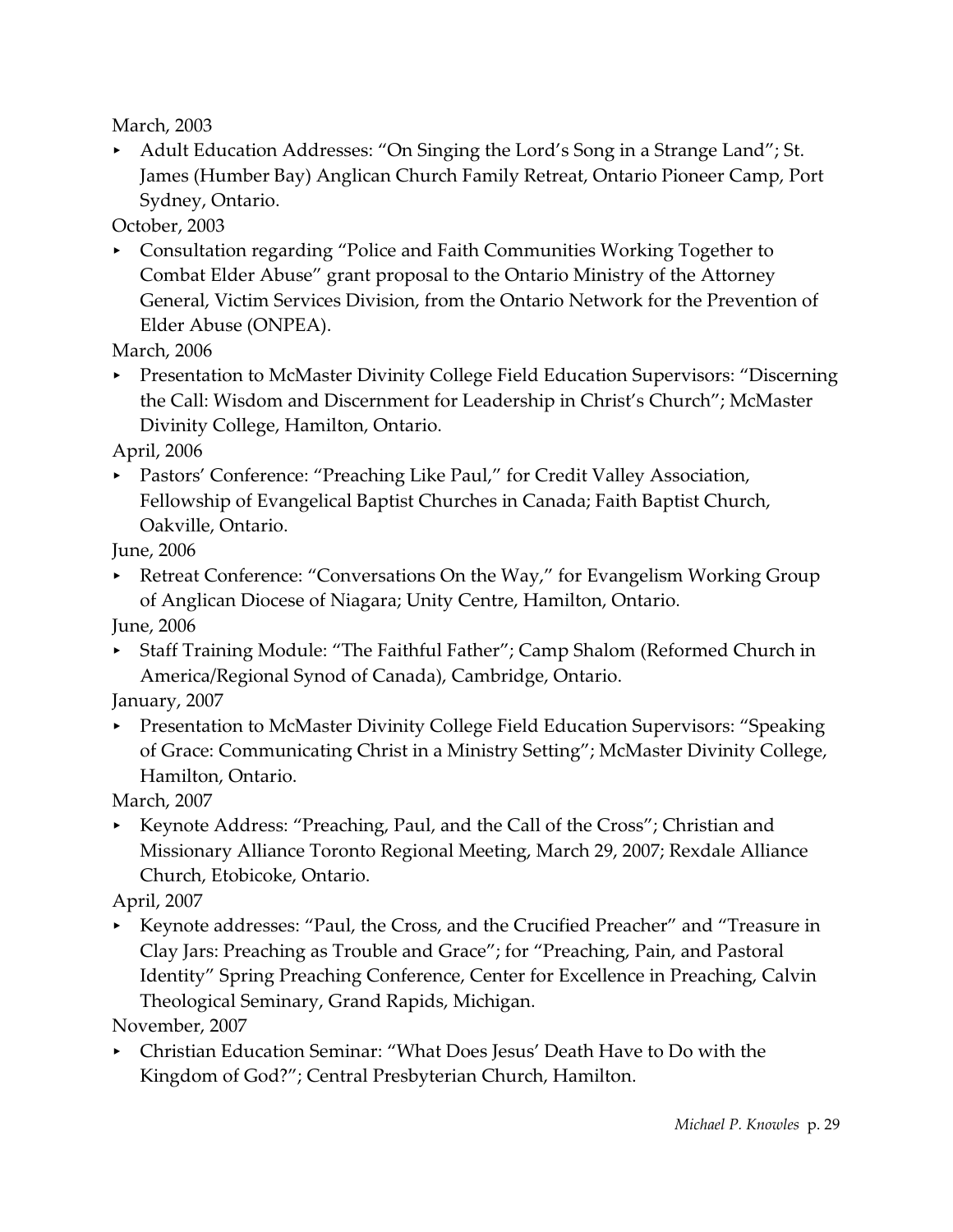January, 2008

**Presentation to McMaster Divinity College First-Year Field Education Class: "Call** and Vocation: Who, Where, and Why in the Service of Christ"; McMaster Divinity College, Hamilton.

February, 2008

- Public Lecture: "'How Shall We Sing the LORD'S Song?': Religious Experience in Hebrew Poetry"; Tower Poetry Society, Westdale Public Library, Hamilton. January, 2009
- **Presentation to McMaster Divinity College First-Year Field Education Class: "Call** and Vocation: Who, Where, and Why in the Service of Christ"; McMaster Divinity College, Hamilton.

April, 2009

- **EXECT:** Lenten Lecture Series Address: "Paul, the Cross, and the Foolishness of Faith"; St. James Anglican Cathedral, Toronto, Ontario.
- Christian Education Workshop: "Stumbling Homeward: A Journey Toward Easter"; Trinity Anglican Church, Streetsville, Ontario.
- Nicholson Lectures in Homiletics: "Preaching Paul? Lessons from Ancient Corinth"; Atlantic School of Theology, Halifax, Nova Scotia.

May, 2009

• Christian Education Workshop: "'Physician, Heal Thyself!' The Challenge of Preaching Forgiveness"; Wycliffe College *Refresh* Continuing Education Conference, Wycliffe College, Toronto, Ontario.

October, 2009

• Christian Education Workshop: "Preaching as Parable"; Gladstone Festival of Preaching, McMaster Divinity College.

January, 2010

▶ Christian Education Workshop: "Lord, Teach Us to Pray..."; St. Catharines United Mennonite Church, St. Catharines, Ontario.

March, 2010

< Christian Education Workshops: "Prayer 101"; Trinity Anglican Church, Streetsville, Ontario.

April, 2010

• Pastors' Conference: "Preaching from the Cross"; Oxford-Brant Association of the CBOQ; Queensway Baptist Church, Brantford, Ontario.

October, 2012

< Christian Education Conference Keynote Addresses: "'Lord, Teach Us to Pray': Living the Prayer that Jesus Taught"; Archbishop's Committee on Prayer, Anglican Diocese of Toronto, Biennial Prayer Conference; St. John's York Mills Anglican Church, Toronto, Ontario.